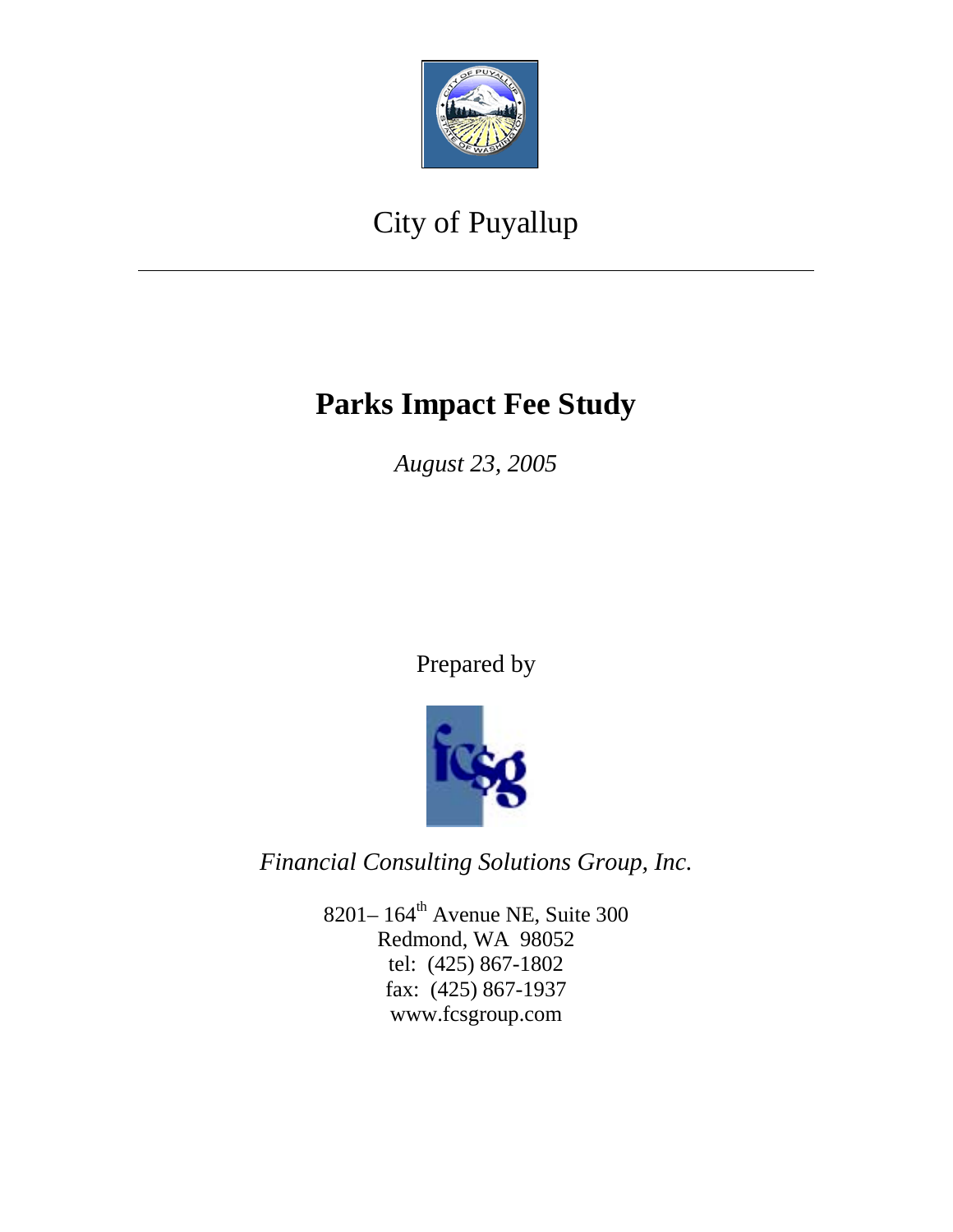

August 24, 2005

Mr. Scott McCarty Finance Director City of Puyallup 218 West Pioneer Puyallup, WA 98371

#### Subject: **Parks Impact Fee Study**

Dear Mr. McCarty:

Financial Consulting Solutions Group, Inc. (FCS Group) is pleased to submit this Parks Impact Fee Study report for the City of Puyallup. The attached report provides the study objectives, methodology, and resulting calculations. Based on the direction given by the City Council and information provided by City staff, *the calculated legal maximum parks impact fee per dwelling unit is \$3,675*. Appendix A of the report includes the detailed spreadsheets supporting the study results. Two issue papers discussing "impact fee calculation methodologies" and "differentiation of impact fees between customer-classes" are also included in Appendix B.

We greatly appreciate the efforts and support of City staff throughout the study process. They were invaluable in developing and refining the analysis and results.

It has been a pleasure working with you on this effort and we hope to be of service to the City of Puyallup in the future. Please feel free to contact either of us if you have any questions about this information.

Sincerely,

John Ghilarducci Nihat Dogan Principal-in-Charge Project Consultant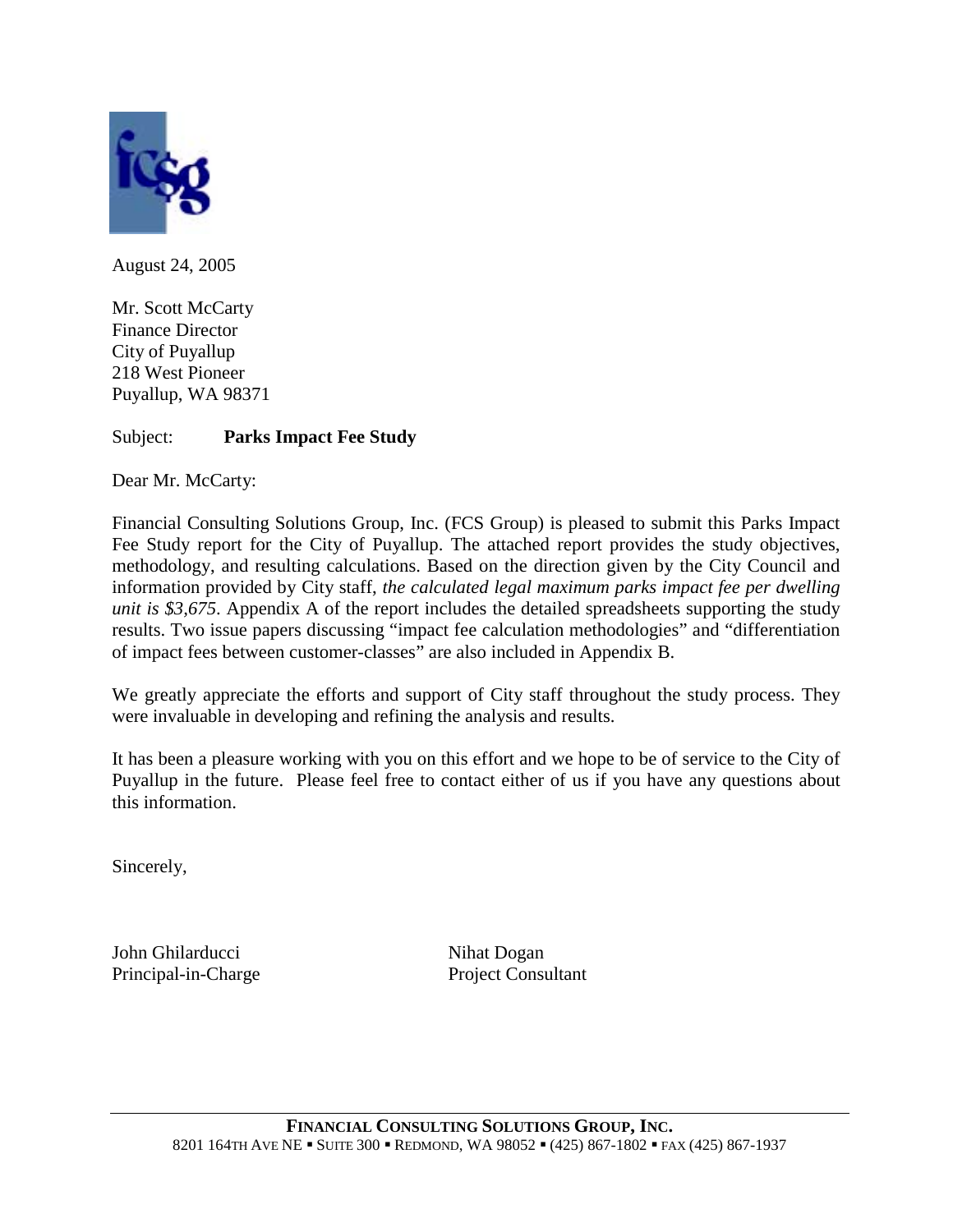## **TABLE OF CONTENTS**

| I. |                                                                                   |  |
|----|-----------------------------------------------------------------------------------|--|
|    |                                                                                   |  |
|    |                                                                                   |  |
|    |                                                                                   |  |
|    |                                                                                   |  |
|    |                                                                                   |  |
|    |                                                                                   |  |
|    |                                                                                   |  |
|    | 1. Level of Service Standards for Parks, Recreation and Open Space4               |  |
|    | 2. Unit Costs for Parks and facilities, and Total Cost Basis for the Parks Impact |  |
|    |                                                                                   |  |
|    |                                                                                   |  |
|    |                                                                                   |  |
|    |                                                                                   |  |

#### **Technical Appendices**

| Issue Paper 2: Differentiation of Impact Fees Between Customer Classes Appendix B |  |
|-----------------------------------------------------------------------------------|--|

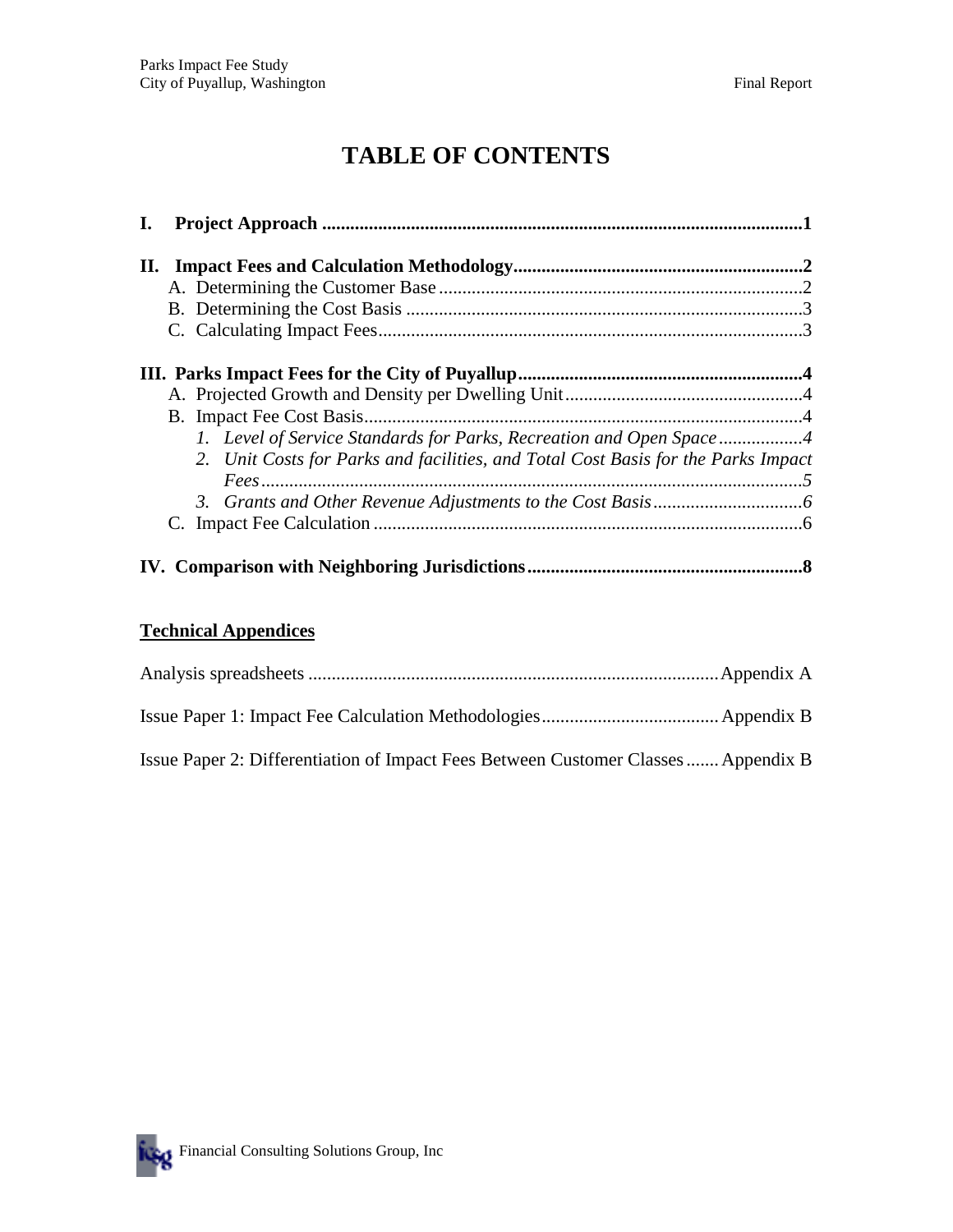## **I. PROJECT APPROACH**

The City's general objective for the study was to establish a legally defensible parks impact fee, supported by the recently completed Parks, Recreation, and Open Space Plan Update (2002). To meet this objective, a study task plan was developed that consisted of the following major tasks

**Task 1:** Collect and Review Data

Provide a data needs list to the City. Meet with the City to review initial data, discuss policy objectives, and kickoff the study.

**Task 2:** Establish Legal / Policy Framework

Meet with City staff to identify key legal and policy issues to address as part of the study, perhaps to include the following:

- **•** Legal constraints of impact fee law;
- **•** Determining the growth share of planned improvements;
- **•** Determine the best charge basis to use in terms of equity and ease of administration.

Write issue papers analyzing each issue (up to four issues), presenting alternative solutions, and recommending a course of action. Incorporate information from other, comparable Washington cities. Meet with City staff / stakeholders up to two times to discuss each issue and arrive at a cohesive recommendation for proceeding. Compile recommendations into a policy framework for the fee analysis, based on City objectives.

**Task 3:** Develop and Complete Technical Analyses

Set up a spreadsheet model, based on the recommended charge structure(s) from Task 2. Meet with City staff to refine calculation inputs, such as customer data, and project costs and allocations. Calculate the impact fee(s), as allowed and applicable, from information on the cost of planned facilities. Apply the methodology recommended in Task 2.

**Task 4:** Presentations

Prepare for and attend up to two meetings of the City Council/public.

**Task 5:** Documentation

Prepare a draft report for review by the City. Complete and provide a final report integrating City review comments. Prepare a draft ordinance reflecting the recommended fee and fee structure.

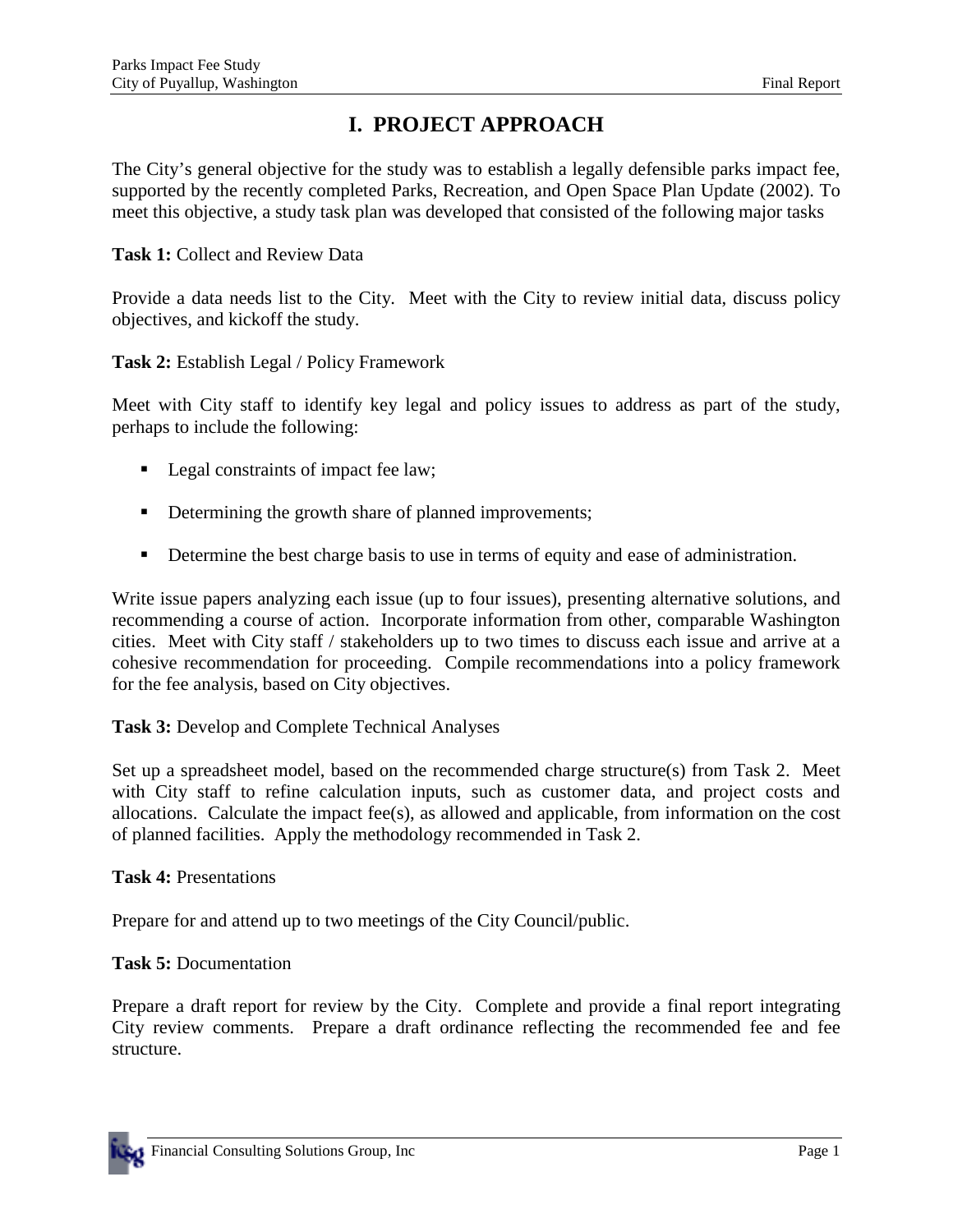## **II. IMPACT FEES AND CALCULATION METHODOLOGY**

The Growth Management Act grants counties and cities the authority to assess parks impact fees on new development. There are generally two methods of determining impact fees: the "standards-driven" approach and the "improvements-driven" approach. The standards-driven method uses the adopted standards (for parks usually expressed as acres, miles, number of playfields, etc. per 1,000 population) to arrive at the need for additional park space and facilities (as a unit cost) to serve each increment of growth.

The improvements-driven method starts with a list of planned projects and requires the identification of specific growth-related portions of those planned projects. The sum total of growth-related project costs, with adjustments, becomes the impact fee basis under the improvements-driven approach.

FCS Group prepared a preliminary analysis of parks impact fees for the City using readily available data under both methodologies. FCS Group also prepared an issue paper briefly discussing the key characteristics, and pros and cons of each methodology. To supplement that information, the Firm also surveyed the methodologies used by neighboring jurisdictions that charge parks impact fees. This issue paper is presented in Appendix B. After review of the preliminary analyses, the issue paper and the survey results, City Council decided to proceed using the standards-driven approach, also consistent with the City's existing methodology.

#### **A) Determining the Customer Base**

According to Washington law (RCW 82.02.050), "impact fees (a) can be imposed for system improvements that are reasonably related to the new development; (b) can not exceed a proportionate share of the costs of system improvements that are reasonably related to the new development, and (c) should be used for system improvements that will reasonably benefit the new development".

RCW 82.02.070 further dictates that impact fee receipts should be earmarked specifically and retained in special interest-bearing accounts, and should be expended or encumbered for a permissible use within 6 (six) years of receipt. Therefore, projected growth over a 6-year time frame constitutes the basis for the impact fee calculation.

Under the standards-based approach, parks impact fees are initially calculated on a per capita basis. These impact fee unit costs theoretically represent the amount of capital spending required to serve one additional City resident.

Impact fees are *collected* on a "per dwelling unit" basis. The calculated "per capita" impact fee may be converted into a "per dwelling unit" fee using an assumed average number of occupants per dwelling unit. This information is readily available for City residences of all types. The City of Puyallup's current fee schedule has three fee classes: single-family residential, multi-family residential, and mobile/manufactured home. The City considered arguments for and against continuing these distinctions. A uniform fee for all residential dwelling units would reflect the assumption that there is no significant difference between a single-family and a multi-family

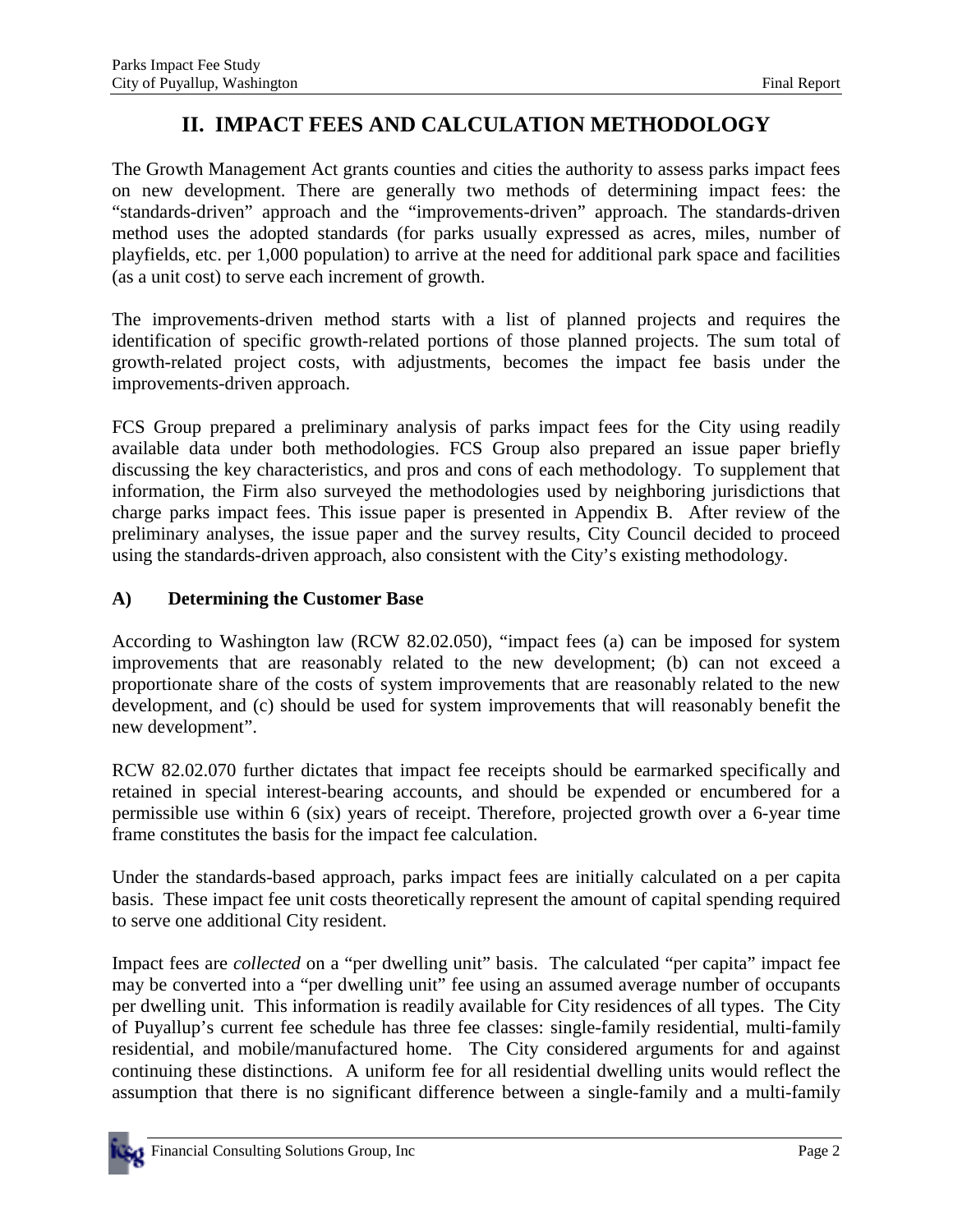dwelling unit in terms of its additional need for parks and open space, despite differences in the average numbers of occupants per dwelling. City Council ultimately determined not to distinguish between single-family and multi-family dwelling units, and treat mobile homes as single-family residences. The issue paper examining this question is included in Appendix B.

#### **B) Determining the Cost Basis**

In the "standards-driven" approach, new development (growth) is presumably expected to pay for the parks and facilities needed to meet the City's adopted level of service standards. Using the adopted standards and growth projections, it is relatively easy to calculate the additional demand for public parks and open space needed to accommodate the projected new residential growth. A critical piece of information needed to arrive at the total cost basis for parks impact fees is the estimated unit cost for each type of public park and facility. Once the unit cost estimates are generated, calculation of parks impact fees is a straightforward exercise.

It is important to note that standards-driven impact fees carry the implication that the City's existing parks meet its standards for the existing population. If that is not the case, then the City must include projects in its Plan that will correct its existing deficiency, or ensure that its impact fees do not hold new development to a higher standard than it is in itself meeting. City staff reviewed the City's capital facilities plan to address this issue.

RCW 82.02.060 requires that "an adjustment to the cost of the public facilities for past and future payments made or reasonably anticipated to be made by new development to pay for particular system improvements in the form of user fees, debt service payments, taxes, or other payments earmarked for or proratable to the particular system improvement" must be made to the total cost basis. Therefore, additional funding sources such as sales tax revenues, transfers from the general fund, cash balances from previous impact fee collections, grants, etc. must be prorated between the existing population and projected growth. To avoid "double charging" growth's proportionate share of these projected funding sources must be deducted from the fee cost basis.

#### **C) Calculating Impact Fees**

The impact fee is calculated as the net cost basis divided by forecasted population growth. The result, the per capita impact fee, is then converted to the impact fee per residential dwelling unit using the assumed average number of occupants per dwelling unit.

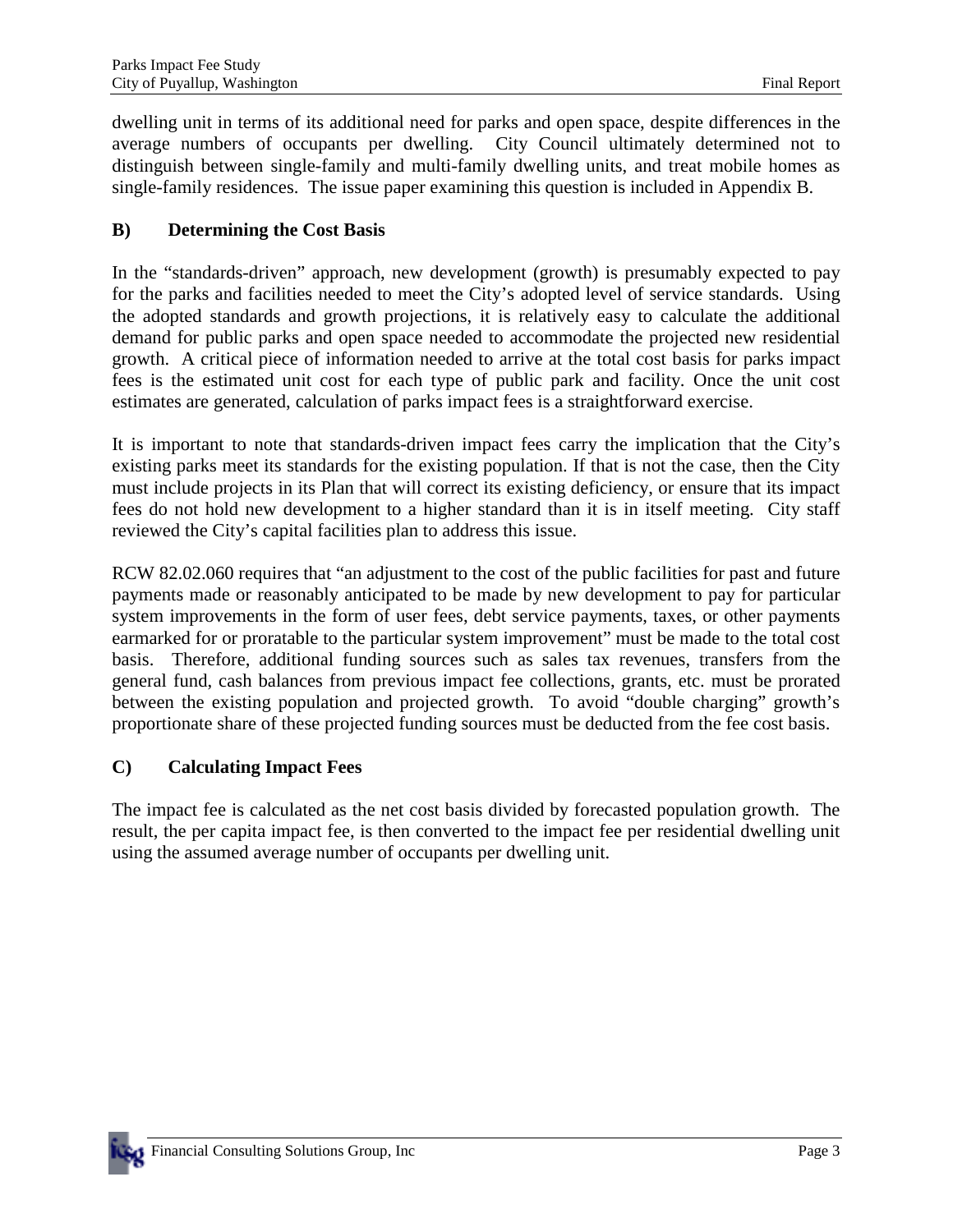## **III. PARKS IMPACT FEES FOR THE CITY OF PUYALLUP**

#### **A. Projected Growth and Density per Dwelling Unit**

According to the U.S. Census, Puyallup's population was  $33,011$  in  $2000<sup>1</sup>$ . The City's most recent Buildable Land Report population allocation indicates that the City's population is expected to be 50,100 in 2022. Assuming a constant growth rate over the 2000-2022 timeframe, the City's annual population growth rate is estimated to be around 1.9%. At this growth rate, estimated population is 35,690 and 39,962 in 2004 and 2010, respectively. These population projections and annual growth rate estimates are similar to earlier estimates that were used in the Parks Plan Update as the basis for the demand and need assessment. These population estimates indicate a 4,272-person population growth in the next 6 years (i.e. 2006 – 2011). This growth equates to an approximately 11.97% increase in the estimated 2004 City population.

The most recent estimates of the Washington State Office of Financial Management (OFM) show the average number of occupants per dwelling unit as follows:

|                                     | <b>Per Unit</b><br><b>Occupancy</b> |
|-------------------------------------|-------------------------------------|
| Single Family Residential           | 2.864 persons                       |
| Multi Family Residential (per unit) | 1.907 persons                       |

**Exhibit 1: Assumed Per Unit Occupancies** 

Using the OFM's estimates and the City's existing inventory of number of single family and multi family residential units, we estimated the weighted average number of persons per unit to be *2.559 persons* for uniform impact fee calculation.

#### **B. Impact Fee Cost Basis**

#### 1. *Level of Service Standards for Parks, Recreation and Open Space*

The City's Parks, Recreation and Open Space Plan Update (2002) included a demand and needs analysis based on the proposed level of service standards established in the same plan. Upon further review of these standards, City staff determined that the standards used in the 2002 Parks Plan were not reflective of the City's demographics, needs, and future parks development plans. The adopted and revised (recommended) standards are as follows (Exhibit 2):

 $\overline{a}$ <sup>1</sup> City of Puyallup's Parks, Recreation and Open Space Plan Update dated April 2002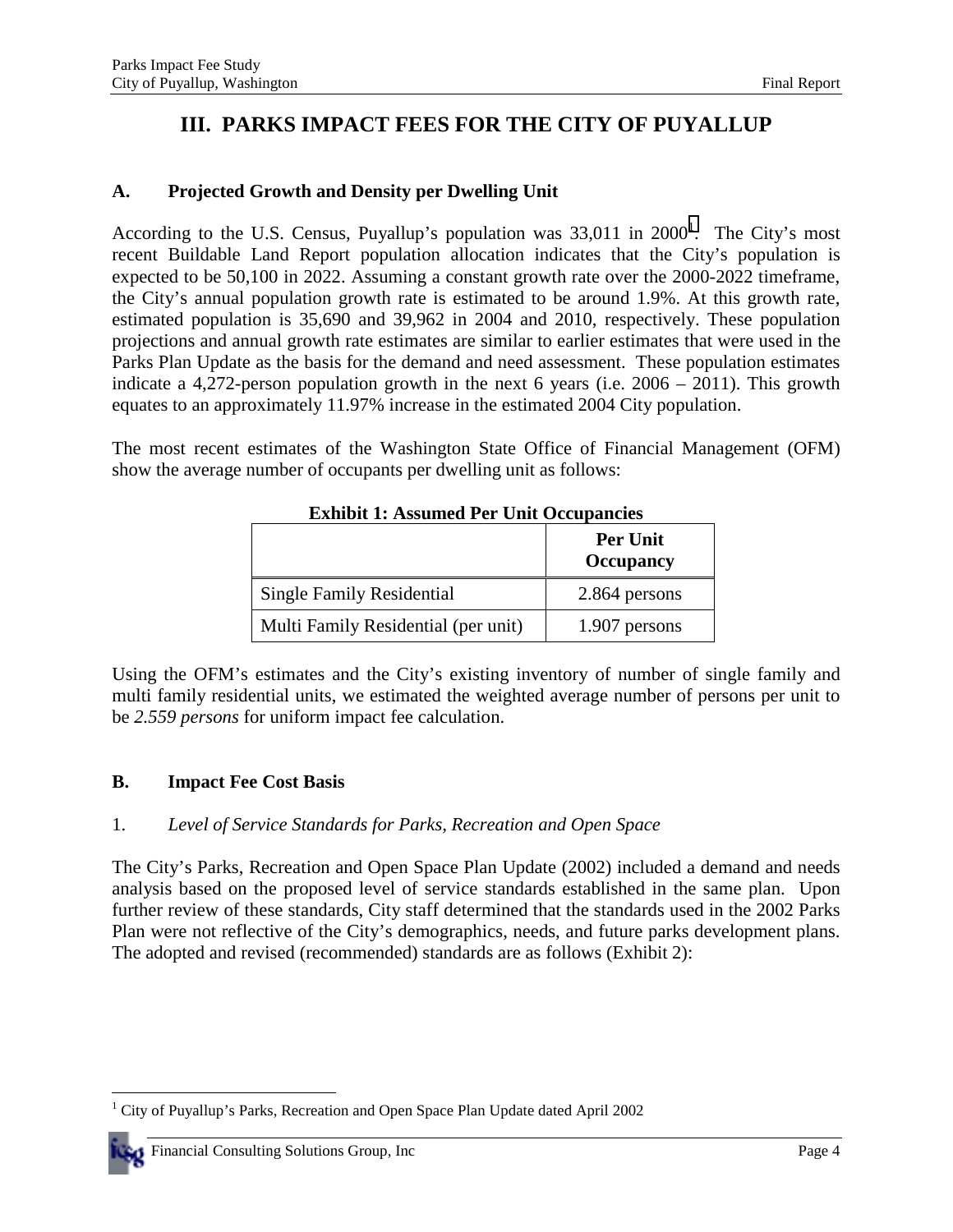| <b>Activity / Facility</b> | <b>Adopted</b><br><b>Level of Service</b> | <b>Recommended</b><br><b>Level of Service</b> |  |
|----------------------------|-------------------------------------------|-----------------------------------------------|--|
| A. Parks                   |                                           |                                               |  |
| Neighborhood Park          | 1 acre per 1,000 population               | 1 acre per 1,500 population                   |  |
| <b>Community Park</b>      | 5 acre per 1,000 population               |                                               |  |
| <b>B.</b> Trails           |                                           |                                               |  |
| Multi-use Trail            | $0.15$ mile per 1,000 population          |                                               |  |
| C. Facilities              |                                           |                                               |  |
| <b>Baseball Field</b>      | 1 field per 6,000 population              | 1 field per 12,000 population                 |  |
| <b>Youth Ballfield</b>     | 1 field per 2,000 population              | 1 field per 5,000 population                  |  |
| Softball Field             | 1 field per 3,000 population              | 1 field per 7,000 population                  |  |
| Soccer Field               | 1 field per 5,000 population              |                                               |  |
| <b>Tennis Court</b>        | 1 court per 2,000 population              | 1 court per 5,000 population                  |  |
| <b>Football Field</b>      | 1 field per 20,000 population             |                                               |  |
| <b>Indoor Pool</b>         | 1 pool per 20,000 population              |                                               |  |
| Gymnasium                  | 1 gymnasium per 5,000 pop.                |                                               |  |
| Children's Play Structures | 1 play structure per 2,000 pop.           |                                               |  |

| <b>Exhibit 2: Adopted and Recommended Level of Service Standards</b> |  |
|----------------------------------------------------------------------|--|
|----------------------------------------------------------------------|--|

FCS Group calculated parks impact fees using the recommended standards. Football field and indoor pool standards were excluded from the impact fee cost basis, since the City is not planning to build more of these facilities in the near future. City staff determined that the exclusion of these two types of facilities would more accurately reflect the needs of the citizens.

#### *2. Unit Costs for Parks and Facilities, and Total Cost Basis for the Parks Impact Fees*

To arrive at the total cost of parks and open space facilities needed to accommodate projected growth, an estimate of the average cost of each facility type is needed. City staff provided the unit cost estimates presented in Exhibit 3 below.

Using the number of parks facilities needed to meet the revised standards for growth over the next six years and the unit cost estimates, the total cost of the growth was calculated.

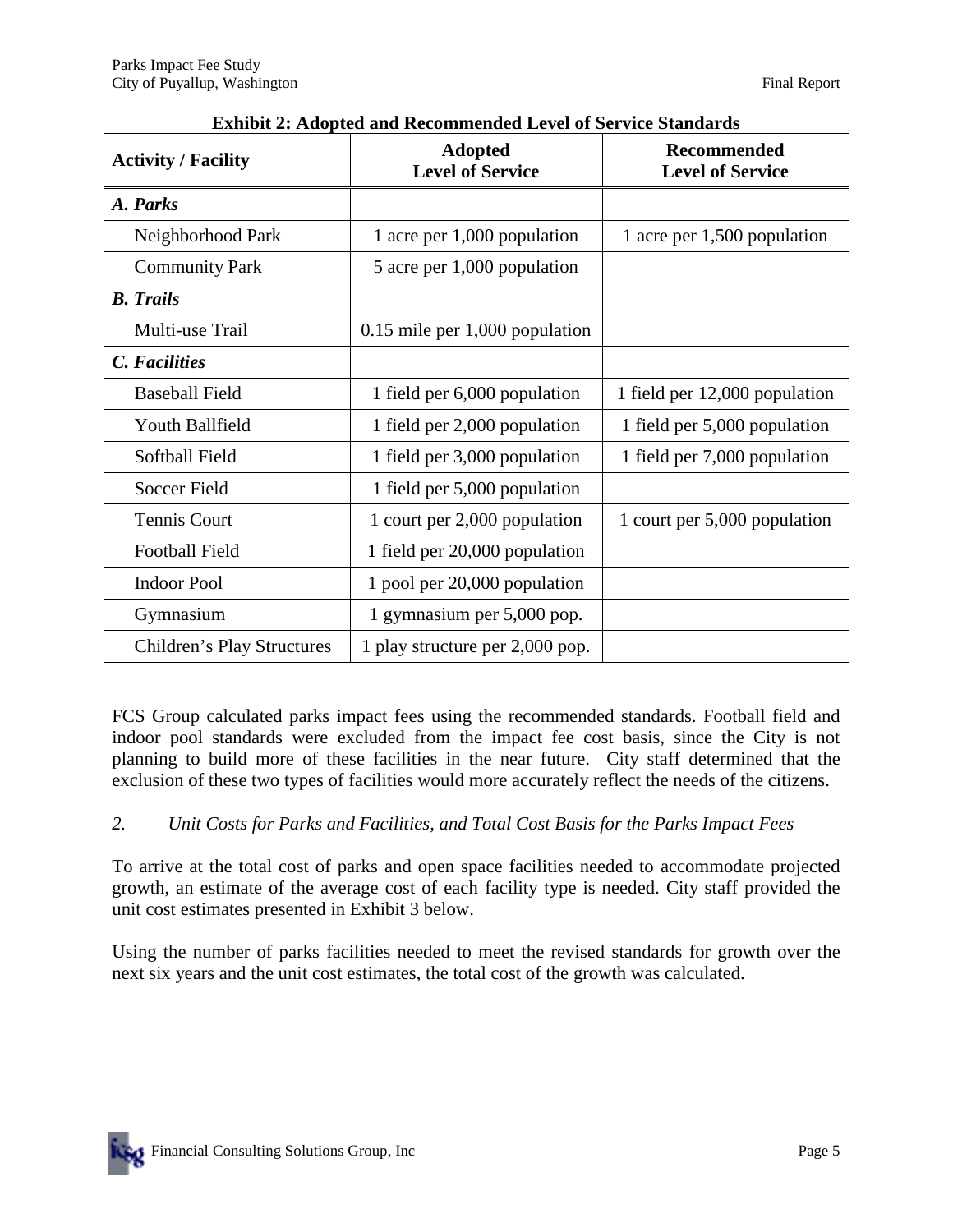| <b>Activity / Facility</b> | <b>Estimated</b><br>Unit Costs [*] | Requirement          | <b>Total Cost</b> |  |
|----------------------------|------------------------------------|----------------------|-------------------|--|
| A. Parks                   |                                    |                      |                   |  |
| Neighborhood Park          | \$195,150                          | 2.85 acres           | \$555,744         |  |
| <b>Community Park</b>      | \$241,150                          | $21.36$ acres        | \$5,150,564       |  |
| <b>B.</b> Trails           |                                    |                      |                   |  |
| Multi-use Trail            | \$525,680                          | $0.64$ mile          | \$336,830         |  |
| C. Facilities              |                                    |                      |                   |  |
| <b>Baseball Field</b>      | \$705,850                          | $0.36$ field         | \$251,263         |  |
| Youth Ballfield            | \$504,950                          | $0.85$ field         | \$431,396         |  |
| Softball Field             | \$504,950                          | $0.61$ field         | \$308,140         |  |
| Soccer Field               | \$394,875                          | $0.85$ field         | \$337,355         |  |
| Tennis Court               | \$34,500                           | $0.85$ court         | \$29,475          |  |
| Gymnasium                  | \$920,000                          | 0.85 gymnasium       | \$785,987         |  |
| Children's Play Structures | \$40,000                           | 2.14 play structures | \$85,433          |  |
| <b>TOTAL</b>               |                                    |                      | \$8,272,186       |  |

[\*] Estimated unit costs include land acquisition, design, construction and development of parks and facilities.

#### *3. Grants and Other Revenue Adjustments to the Cost Basis*

The City has two dedicated outside funding sources for parks capital projects; transfers from the City's General Fund (from construction sales tax collections) and 1/10th of 1% of voter approved countywide sales tax. A total of \$1,500,000 (\$250,000 per year) for General Fund transfers (construction sales tax) and \$1,665,616 for the countywide sales tax were budgeted over the 2006 - 2011 period. As explained earlier, growth's proportionate share of these revenues must be credited towards the impact fee cost basis. Growth's share (11.97%) of these two revenue sources is \$378,886. Additionally, the City expects to receive \$3,917,292 in grant money for its 6-year capital facilities plan. City staff estimated that the growth related portion of expected grants would be \$1,758,987. [It should be noted that expected grants were not confirmed at the time of this study.]

#### **C. Impact Fee Calculation**

Once the growth projections are established and the total cost basis net of adjustments is determined, the calculation of impact fees is a straightforward exercise. Based on the revised parks, recreation and open space standards, projected population growth, and estimated unit costs; the total cost basis was calculated to be \$8,272,186. After adjusting for other funding sources and anticipated grant monies, the net cost basis was \$6,134,312.

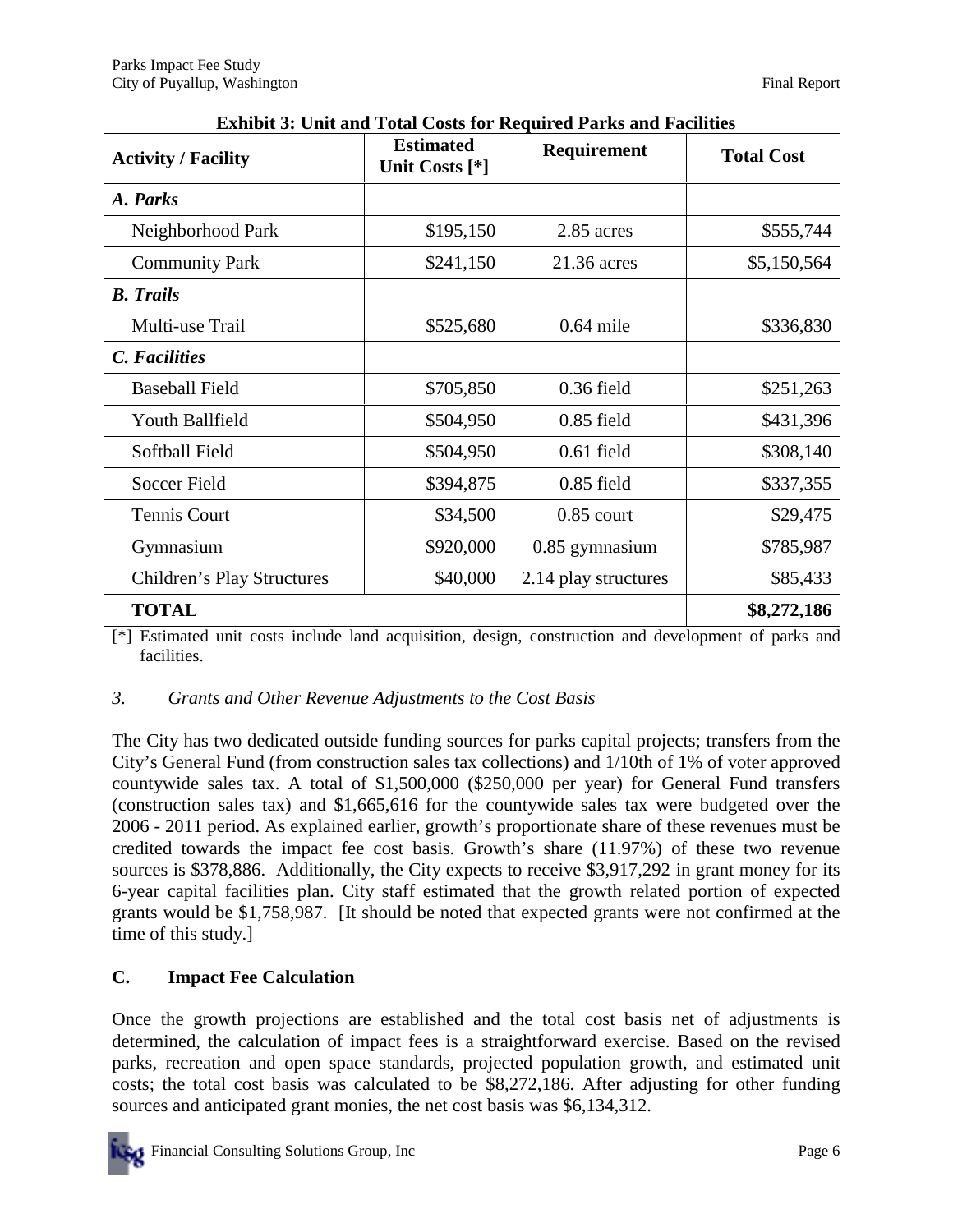The net cost basis was divided by the projected population growth (4,272) to arrive at per capita parks impact fee (\$1,436).

As mentioned earlier, parks impact fees are applied per residential unit. Using estimated average number of occupants per dwelling unit, the calculated per capita impact fee was converted to a per residential unit basis. The calculated parks impact fee for the City of Puyallup is as follows:

|                                       | <b>Weighted Average</b><br>Per Unit<br>Occupancy | Calculated<br><b>Impact Fee</b> |  |  |
|---------------------------------------|--------------------------------------------------|---------------------------------|--|--|
| Uniform Fee for All Residential Units | 2.559 persons                                    | \$3,675                         |  |  |

#### **Exhibit 4: Calculated Parks Impact Fee**

These results represent defensible maximum parks impact fees based on the recommended level of service standards, assumptions and policy considerations explained above.

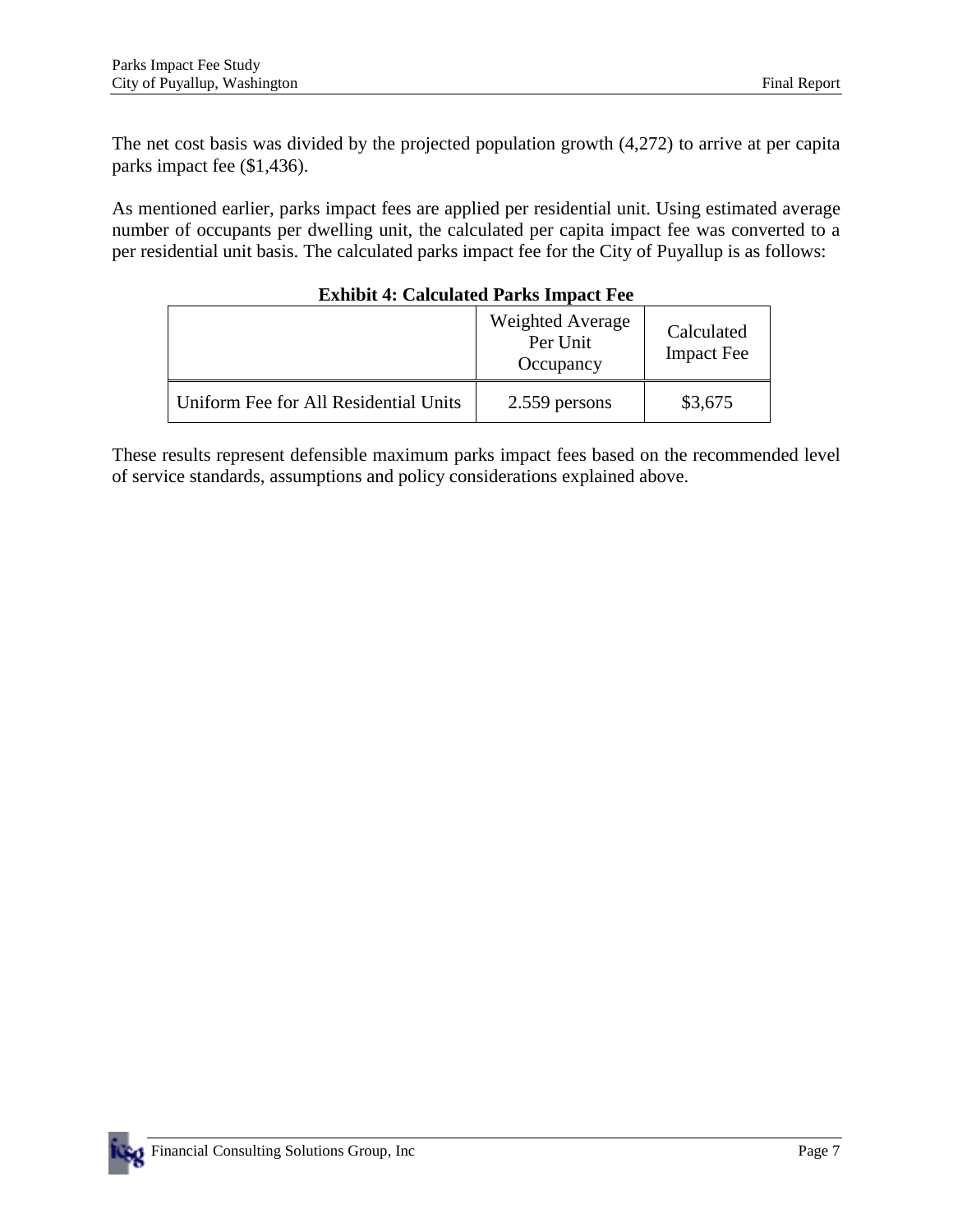## **IV. COMPARISON WITH NEIGHBORING JURISDICTIONS**

FCS Group also surveyed neighboring jurisdictions to prepare a comparative analysis of parks impact fees applied to new development.

| <b>Jurisdiction</b>                         | <b>Single Family</b><br><b>Residential</b> | <b>Multi Family</b><br><b>Residential</b><br>(per unit) |
|---------------------------------------------|--------------------------------------------|---------------------------------------------------------|
| City of Puyallup (calculated legal maximum) | \$3,675                                    | Same as SFR                                             |
| City of Edgewood                            | \$2,939                                    | Same as SFR                                             |
| City of Fife                                | \$1,700                                    | \$1,300                                                 |
| City of Bonney Lake                         | \$1,500                                    | Same as SFR                                             |
| City of Puyallup (current)                  | \$491                                      | \$323                                                   |
| City of Sumner                              | \$418                                      | Same as SFR                                             |
| Pierce County                               | \$300                                      | \$150                                                   |

**Exhibit 6: Comparison of Parks Impact Fees** 

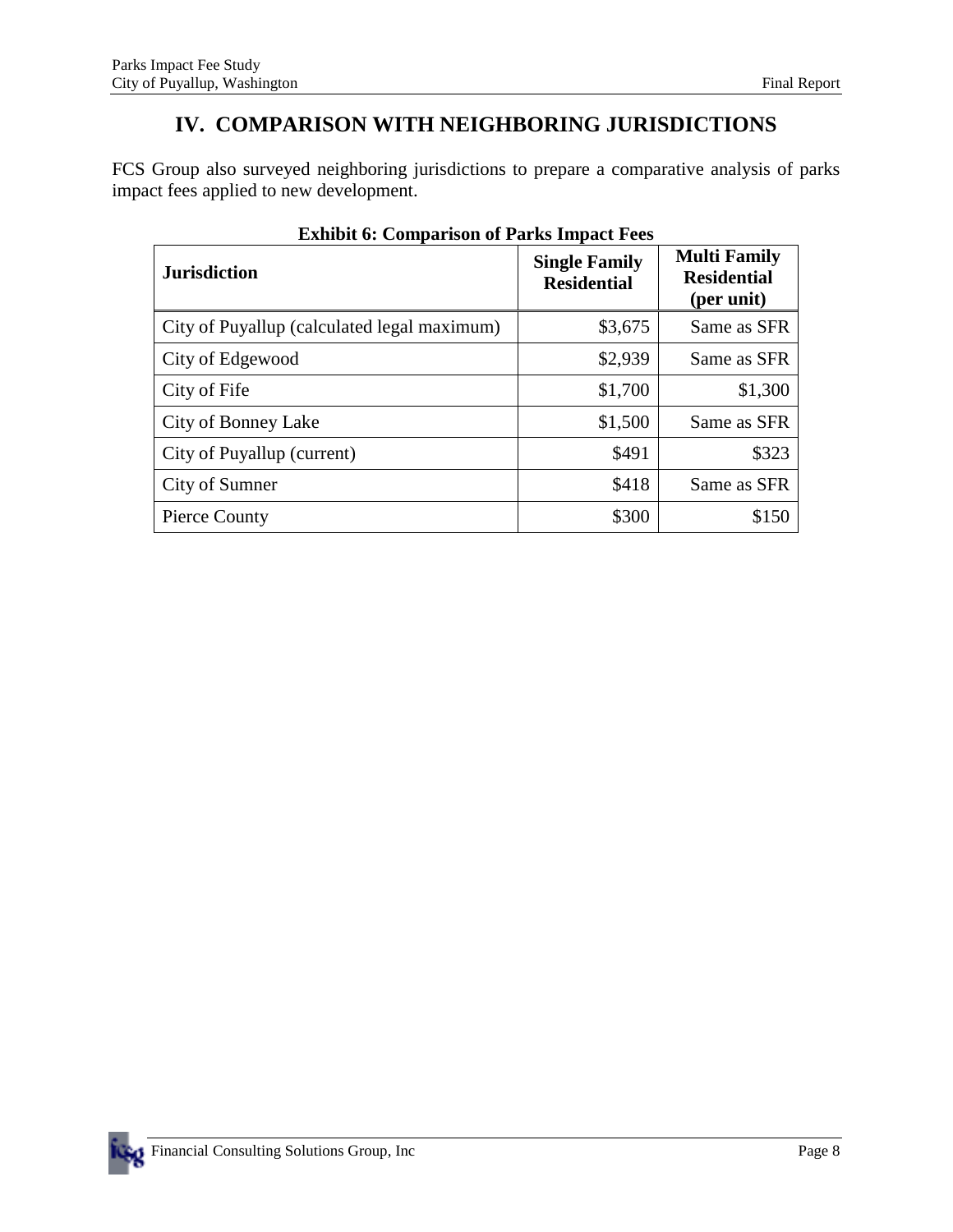## **TECHNICAL APPENDICES**

*Appendix A: Analysis Spreadsheets* 

*Appendix B: Issue Paper 1: Impact Fee Calculation Methodologies* 

> *Issue Paper 2: Differentiation of Impact Fees Between Customer Classes*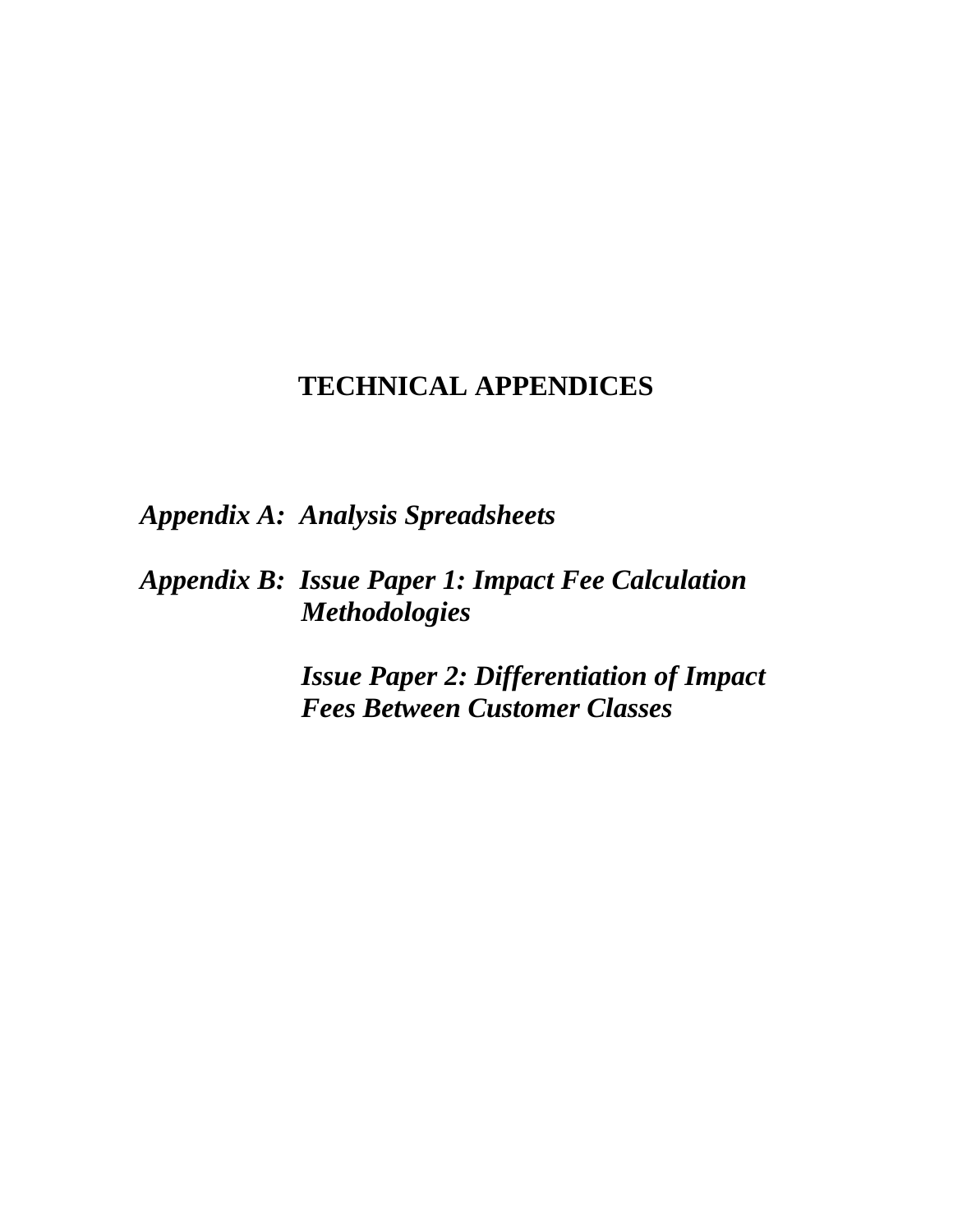## **APPENDIX A**

**Analysis Spreadsheets**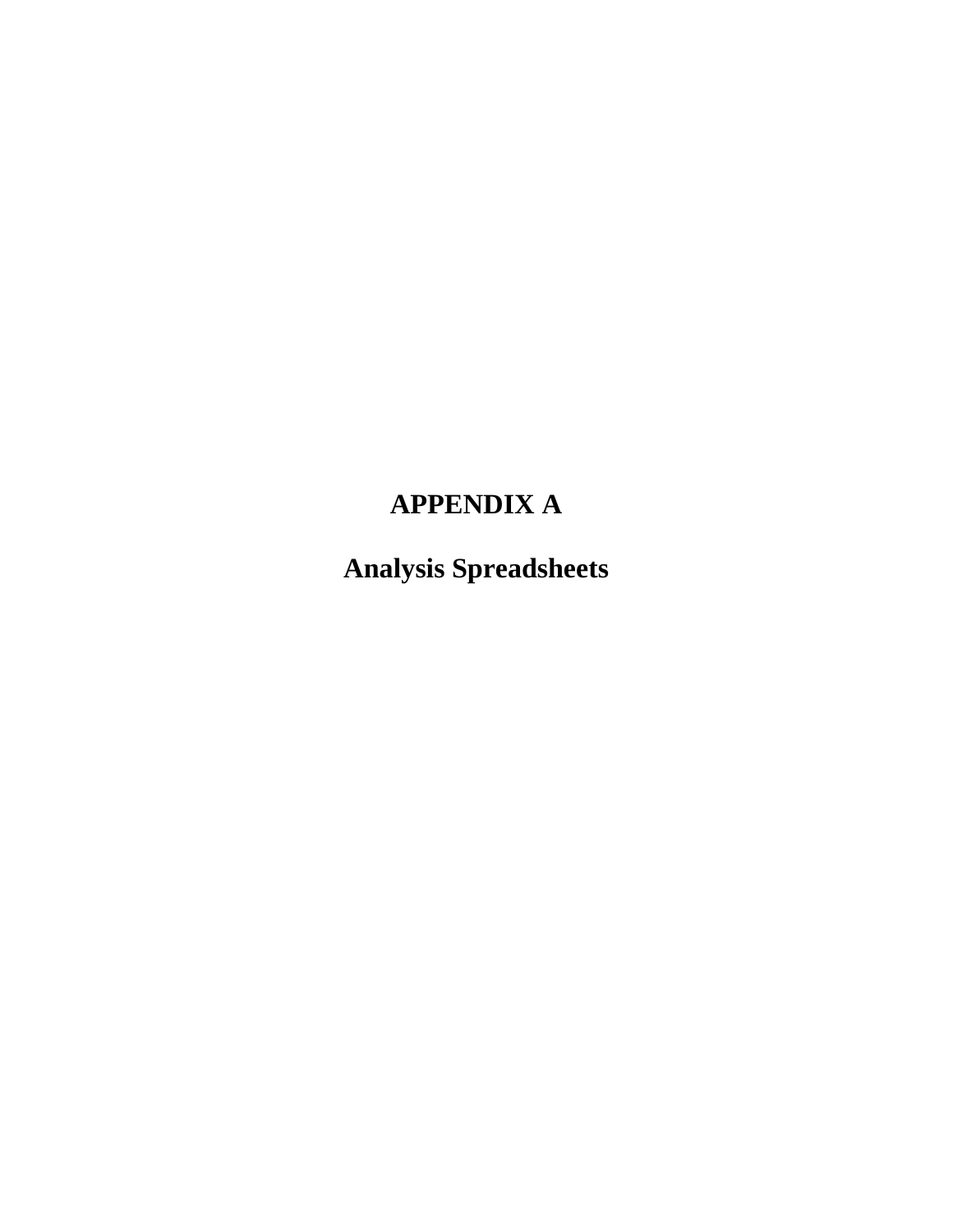## **CITY OF PUYALLUP Parks Impact Fee Study Growth Projections**

| <b>Based on Buildable Lands Report</b> |        |  |  |  |
|----------------------------------------|--------|--|--|--|
| <b>2000</b> Population                 | 33,011 |  |  |  |
| <b>2004 Estimated Population</b>       | 35,690 |  |  |  |
| <b>2022</b> Projected Population       | 50,100 |  |  |  |
| Number of Years                        | 18     |  |  |  |
| Average Annual Growth Rate             | 1.9%   |  |  |  |
| No of Years in 2005 - 2011 Period      | 6      |  |  |  |
| 2005 Projected Population              | 36,357 |  |  |  |
| 2011 Projected Population              | 40.629 |  |  |  |
| <b>Added Population</b>                | 4.272  |  |  |  |
| Total Growth Rate Over 6 Years         | 11.97% |  |  |  |

#### **EQUIVALENCY FACTORS**

| <b>Customer Classes</b>         | <b>Per Unit Occupancies</b> |                      | <b>Single-family Equivalents</b> |  |
|---------------------------------|-----------------------------|----------------------|----------------------------------|--|
| Single-family Residential       |                             | 2.864 persons / unit | 1.0000 SFE                       |  |
| <b>Multi-family Residential</b> |                             | 1.907 persons / unit | 0.6659 SFE                       |  |
| Mobile Homes                    |                             | 2.500 persons / unit | 0.8729 SFE                       |  |

| <b>Basis for Uniform Charge</b> | <b>No of Units</b> | Occupancy | <b>Estimated</b><br><b>Population</b> | <b>Weighted Avg.</b><br>Occupancy |
|---------------------------------|--------------------|-----------|---------------------------------------|-----------------------------------|
| Number of Single-family Units   | 8.036              | 2.864     | 23,015                                |                                   |
| Number of Multi-family Units    | 3.757              | 1.907     | 7.165                                 |                                   |
| Total                           | 11.793             |           | 30.180                                | 2.559                             |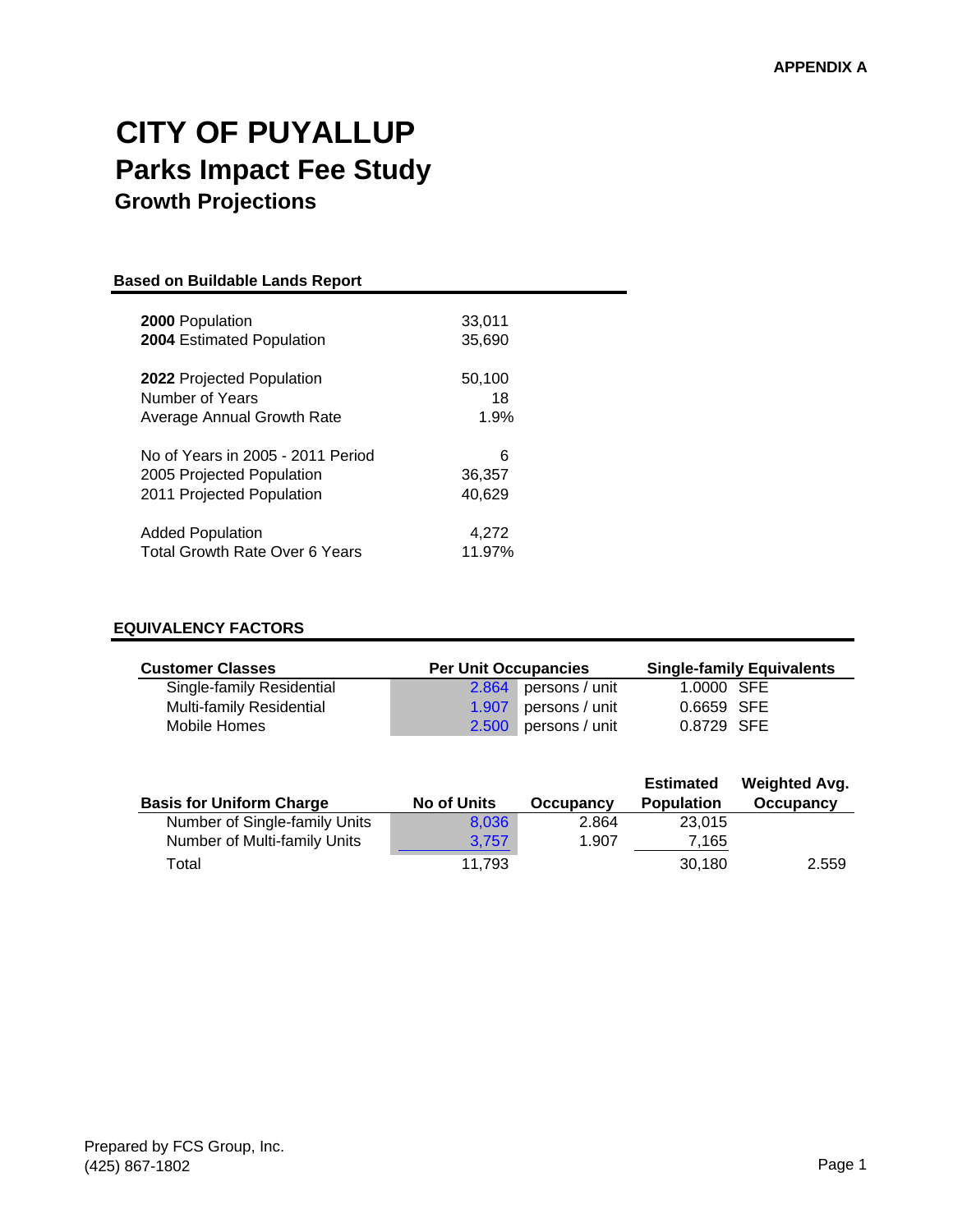### **CITY OF PUYALLUP Parks Impact Fee Study**

**Standard-Driven Impact Fee - Adopted/Proposed Level of Service**

|                                                            |                          |                    |                             |      | <b>Existing</b>         | Requirement              |              |                     |                |              |                           | <b>Existing Total</b> |     | <b>Requirement for projected</b> |                       |
|------------------------------------------------------------|--------------------------|--------------------|-----------------------------|------|-------------------------|--------------------------|--------------|---------------------|----------------|--------------|---------------------------|-----------------------|-----|----------------------------------|-----------------------|
| <b>Activity / Facility</b>                                 |                          |                    | <b>Adopted/Proposed LOS</b> |      | Inventory               | for 2004 pop. of         |              | <b>Existing LOS</b> |                |              | Deficiency                | <b>Surplus</b>        |     | growth of                        | 4,272                 |
|                                                            |                          |                    |                             |      |                         | 35,690                   |              |                     |                |              |                           |                       |     | <b>Adopted LOS</b>               | <b>Existing LOS</b>   |
| A. Parks<br>Neighborhood Park [1]<br><b>Community Park</b> | 1.00<br>5.00             | ac. per<br>ac. per | 1,500 pop.<br>1,000 pop.    |      | 22.20 ac.<br>219.30 ac. | 23.79 ac.<br>178.45 ac.  | 0.93<br>6.14 | ac. per<br>ac. per  | 1,500<br>1,000 | pop.<br>pop. | 1.59 ac.<br>ac.<br>$\sim$ | $\sim$<br>40.85 ac.   | ac. | 2.85 ac.<br>21.36 ac.            | 2.66 ac.<br>26.25 ac. |
| <b>B.</b> Trails<br>Multi-Use Trail                        |                          | 0.15 mi. per       | 1,000 pop.                  |      | 5.02 mi.                | 5.35 mi.                 |              | 0.14 mi. per        | 1,000 pop.     |              | 0.33 mi.                  | $\sim$                | mi. | 0.64 mi.                         | 0.60 mi.              |
| <b>C. Facilities</b>                                       |                          |                    |                             |      |                         |                          |              |                     |                |              |                           |                       |     |                                  |                       |
| Baseball Field [1]                                         | 1.00                     | per                | 12,000 pop.                 |      | 1.00                    | 2.97                     | 0.34         | per                 | 12,000         | pop.         | 1.97                      | ٠                     |     | 0.36                             | 0.12                  |
| Youth Ballfield [1]                                        | 1.00                     | per                | 5,000                       | pop. | 24.00                   | 7.14                     | 3.36         | per                 | 5,000          | pop.         | $\sim$                    | 16.86                 |     | 0.85                             | 2.87                  |
| Softball Field [1]                                         | 1.00                     | per                | 7,000 pop.                  |      | 4.00                    | 5.10                     | 0.78         | per                 | 7,000          | pop.         | 1.10                      | $\sim$                |     | 0.61                             | 0.48                  |
| Soccer Field                                               | 1.00                     | per                | 5,000                       | pop. | 15.00                   | 7.14                     | 2.10         | per                 | 5,000          | pop.         | $\sim$                    | 7.86                  |     | 0.85                             | 1.80                  |
| Tennis Court [1]                                           | 1.00                     | per                | 5,000                       | pop. | 10.00                   | 7.14                     | 1.40         | per                 | 5,000          | pop.         | $\sim$                    | 2.86                  |     | 0.85                             | 1.20                  |
| Football Field [2]                                         | $\overline{\phantom{a}}$ | per                | 20,000                      | pop. | 5.00                    | $\blacksquare$           | 2.80         | per                 | 20,000         | pop.         | $\sim$                    | 5.00                  |     | $\sim$                           | 0.60                  |
| Indoor Pool [2]                                            | $\overline{\phantom{a}}$ | per                | 20,000                      | pop. | 1.00                    | $\overline{\phantom{a}}$ | 0.56         | per                 | 20,000         | pop.         | $\sim$                    | 1.00                  |     | ٠                                | 0.12                  |
| Gymnasium                                                  | 1.00                     | per                | 5,000                       | pop. | 14.00                   | 7.14                     | 1.96         | per                 | 5,000          | pop.         | $\sim$                    | 6.86                  |     | 0.85                             | 1.68                  |
| <b>Children's Play Structures</b>                          | 1.00                     | per                | 2,000 pop.                  |      | 19.00                   | 17.85                    | 1.06         | per                 | 2,000          | pop.         | $\overline{\phantom{a}}$  | 1.16                  |     | 2.14                             | 2.27                  |

NOTES:

[1] Proposed LOS is less than Adopted LOS per Parks Master Plan. Modification required to Parks Master Plan.

[2] Adopted standard per Parks Plan. Deleted from impact fee calculation.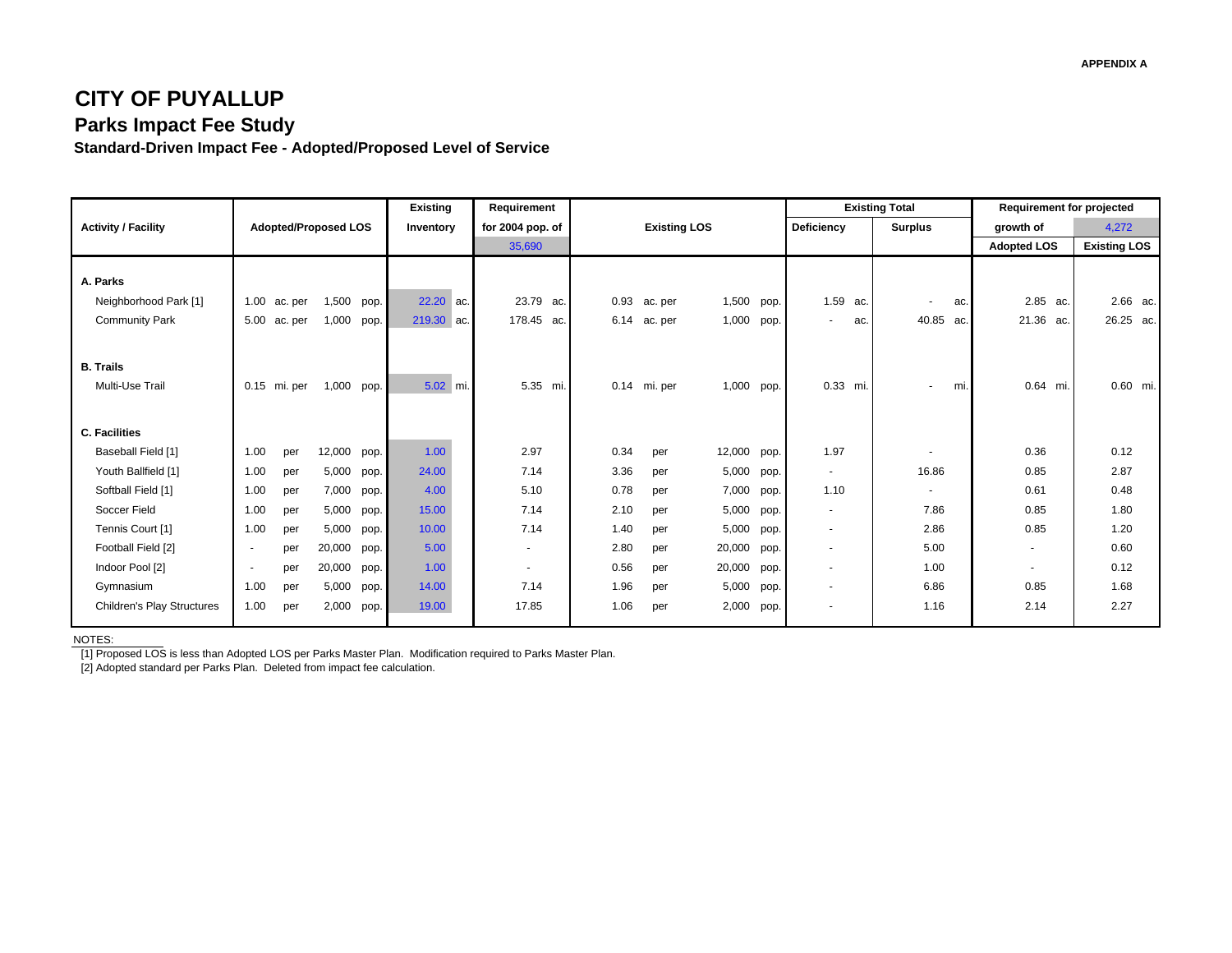### **CITY OF PUYALLUP Parks Impact Fee Study**

**Standard-Driven Impact Fee - Adopted/Proposed Level of Service**

|                                   |                              | Requirement               |                            |                    | Cost of                        | <b>Existing</b>          | Cost of         | Total           |
|-----------------------------------|------------------------------|---------------------------|----------------------------|--------------------|--------------------------------|--------------------------|-----------------|-----------------|
| <b>Activity / Facility</b>        | <b>Level of Service Used</b> | for                       |                            | <b>Unit Cost</b>   | Growth                         | Deficiency               | Deficiency      | Cost            |
|                                   |                              | Growth                    |                            |                    |                                |                          |                 |                 |
|                                   |                              |                           |                            |                    |                                |                          |                 |                 |
| A. Parks                          |                              |                           |                            |                    |                                |                          |                 |                 |
| Neighborhood Park [1]             | Proposed LOS                 | 2.85<br>ac.               | $\sqrt{3}$<br>195,150      | per acre           | \$<br>555,744                  | 1.59<br>ac.              | 310.939<br>l \$ | \$<br>866,683   |
| <b>Community Park</b>             | Adopted LOS                  | 21.36<br>$ac.$ $\sqrt{s}$ | 241,150                    | per acre           | \$5,150,564                    | ac.<br>$\sim$            | l \$            | \$<br>5,150,564 |
|                                   |                              |                           |                            |                    |                                |                          |                 |                 |
| <b>B.</b> Trails                  |                              |                           |                            |                    |                                |                          |                 |                 |
| Multi-Use Trail                   | Adopted LOS                  | $mi.$ $$$<br>0.64         | 525,680                    | per mi.            | \$<br>336,830                  | 0.33<br>$mi.$ \$         | 175,314         | \$<br>512.144   |
|                                   |                              |                           |                            |                    |                                |                          |                 |                 |
|                                   |                              |                           |                            |                    |                                |                          |                 |                 |
| <b>C. Facilities</b>              |                              |                           |                            |                    |                                |                          |                 |                 |
| Baseball Field [1]                | Proposed LOS                 | 0.36                      | \$<br>705,850              | per field          | \$<br>251,263                  | 1.97                     | 1,393,466<br>\$ | \$<br>1,644,729 |
| Youth Ballfield [1]               | Proposed LOS                 | 0.85                      | \$<br>504,950              | per field          | \$<br>431,396                  | $\overline{\phantom{a}}$ | - \$            | \$<br>431,396   |
| Softball Field [1]                | Proposed LOS                 | 0.61                      | $\mathbf{s}$<br>504,950    | per field          | \$<br>308,140                  | 1.10                     | 554,724<br>\$   | \$<br>862,863   |
| Soccer Field                      | Adopted LOS                  | 0.85                      | $\mathbf{s}$<br>394,875    | per field          | \$<br>337,355                  | $\sim$                   |                 | \$<br>337,355   |
| Tennis Court [1]                  | Proposed LOS                 | 0.85                      | $\mathbf{\$}$<br>34,500    | per court          | \$<br>29,475                   | $\overline{\phantom{a}}$ |                 | 29,475<br>\$    |
| Football Field [2]                | Adopted LOS                  | ٠                         | <b>\$</b><br>258,750       | per field          | \$<br>$\overline{\phantom{a}}$ | $\sim$                   |                 | \$              |
| Indoor Pool [2]                   | Adopted LOS                  | ٠                         | $\mathbf{\$}$<br>1,293,750 | per pool           | \$                             | $\sim$                   | $\blacksquare$  | \$              |
| Gymnasium                         | Adopted LOS                  | 0.85                      | $\mathbf{s}$<br>920,000    | per gymnasium      | \$<br>785,987                  | $\sim$                   |                 | \$<br>785,987   |
| <b>Children's Play Structures</b> | Adopted LOS                  | 2.14                      | $\mathbf{\$}$<br>40,000    | per play structure | \$<br>85,433                   | $\overline{\phantom{a}}$ |                 | \$<br>85,433    |
|                                   |                              |                           |                            |                    |                                |                          |                 |                 |
| <b>Total</b>                      |                              |                           |                            |                    | \$8,272,186                    |                          | 2,434,442<br>\$ | \$10,706,628    |
| <b>Percentage Shares</b>          |                              |                           |                            |                    | 77.26%                         |                          | 22.74%          | 100.00%         |

NOTES:

[1] Proposed LOS is less than Adopted LOS per Parks Master Plan. Modification required to Parks Master Plan.

[2] Adopted standard per Parks Plan. Deleted from impact fee calculation.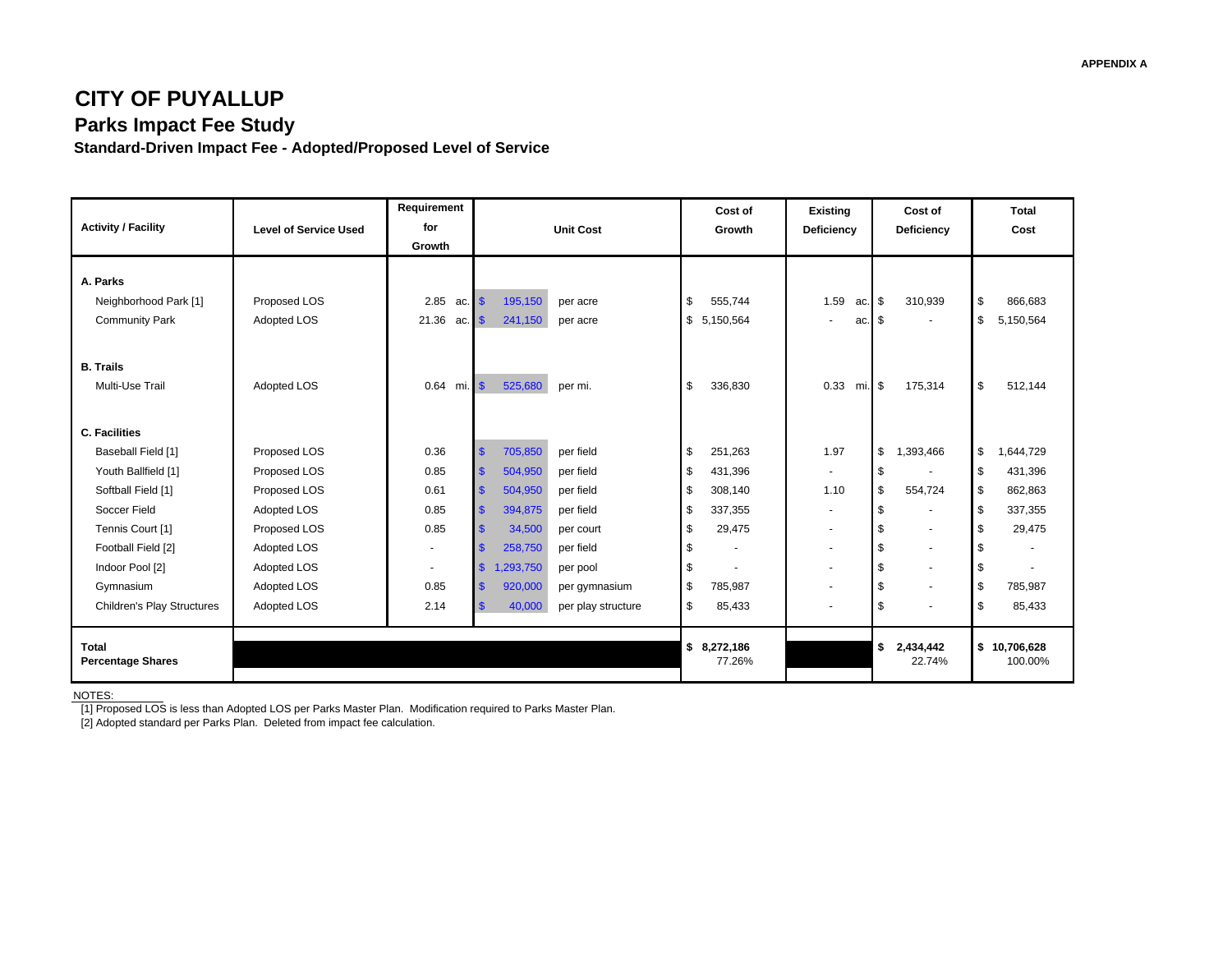## **CITY OF PUYALLUP**

### **Parks Impact Fee Study**

**Standard-Driven Impact Fee - Adopted/Proposed Level of Service**

#### **COST BASIS**

| <b>Cost of Growth to Meet Proposed LOS</b>                                                                                                                                                                                                                                                                                                                                                                                                          | \$       | 8,272,186                                                                                                         |
|-----------------------------------------------------------------------------------------------------------------------------------------------------------------------------------------------------------------------------------------------------------------------------------------------------------------------------------------------------------------------------------------------------------------------------------------------------|----------|-------------------------------------------------------------------------------------------------------------------|
| Adjustments                                                                                                                                                                                                                                                                                                                                                                                                                                         |          |                                                                                                                   |
| 1. Dedicated Revenues<br>less: Transfer from General Fund (Construction Sales Tax), 2006<br>less: Transfer from General Fund (Construction Sales Tax), 2007<br>less: Transfer from General Fund (Construction Sales Tax), 2008<br>less: Transfer from General Fund (Construction Sales Tax), 2009<br>less: Transfer from General Fund (Construction Sales Tax), 2010<br>less: Transfer from General Fund (Construction Sales Tax), 2011<br>subtotal |          | $(\$250,000)$<br>$(\$250,000)$<br>$(\$250,000)$<br>$(\$250,000)$<br>(\$250,000)<br>$(\$250,000)$<br>(\$1,500,000) |
| less: 1/10th of 1% Sales Tax, 2006<br>less: 1/10th of 1% Sales Tax, 2007<br>less: 1/10th of 1% Sales Tax, 2008<br>less: 1/10th of 1% Sales Tax, 2009<br>less: 1/10th of 1% Sales Tax, 2010<br>less: 1/10th of 1% Sales Tax, 2011<br>subtotal                                                                                                                                                                                                        |          | (\$257,500)<br>$(\$265,225)$<br>$(\$273,182)$<br>(\$281,377)<br>$(\$289,819)$<br>(\$298,513)<br>(\$1,665,616)     |
| <b>Total Adjustments</b><br>Share of Total Growth in 2005 - 2011 Period                                                                                                                                                                                                                                                                                                                                                                             |          | (\$3,165,616)<br>11.97%                                                                                           |
| <b>Adjustments for Dedicated Revenues</b>                                                                                                                                                                                                                                                                                                                                                                                                           |          | $($ \$378,886)                                                                                                    |
| 2. Grants<br><b>Proportionate Share of Growth</b>                                                                                                                                                                                                                                                                                                                                                                                                   |          | (S1,758,987)                                                                                                      |
| <b>Adjustments for Grants</b>                                                                                                                                                                                                                                                                                                                                                                                                                       |          | $($ \$1,758,987)                                                                                                  |
| 3. Cash Balance<br>less: Cash Balance                                                                                                                                                                                                                                                                                                                                                                                                               |          | 80                                                                                                                |
| <b>Adjustments for Cash Balance</b>                                                                                                                                                                                                                                                                                                                                                                                                                 |          | \$0                                                                                                               |
| <b>Net Cost Basis</b>                                                                                                                                                                                                                                                                                                                                                                                                                               | S        | 6,134,312                                                                                                         |
| <b>CUSTOMER BASIS</b>                                                                                                                                                                                                                                                                                                                                                                                                                               |          |                                                                                                                   |
| Projected population growth                                                                                                                                                                                                                                                                                                                                                                                                                         |          | 4,272                                                                                                             |
| Number of people per single-family equivalent<br>Number of single-family equivalents                                                                                                                                                                                                                                                                                                                                                                |          | 2.864<br>1,492                                                                                                    |
| <b>PARKS IMPACT FEE</b>                                                                                                                                                                                                                                                                                                                                                                                                                             |          |                                                                                                                   |
| Per Capita Impact Fee                                                                                                                                                                                                                                                                                                                                                                                                                               | \$       | 1,436                                                                                                             |
| <b>Equivalency</b><br><b>Impact Fees by Customer Class</b><br><b>Factors</b>                                                                                                                                                                                                                                                                                                                                                                        |          | <b>Impact Fees</b>                                                                                                |
| Single-family Residential<br>1.0000<br>Multi-family Residential<br>0.6659                                                                                                                                                                                                                                                                                                                                                                           | \$<br>\$ | 4,113<br>2,739                                                                                                    |
|                                                                                                                                                                                                                                                                                                                                                                                                                                                     |          |                                                                                                                   |
| Uniform Impact Fee for All Classes                                                                                                                                                                                                                                                                                                                                                                                                                  |          |                                                                                                                   |
| Avg. No. of Occupants per Unit                                                                                                                                                                                                                                                                                                                                                                                                                      |          | 2.559<br>3,675                                                                                                    |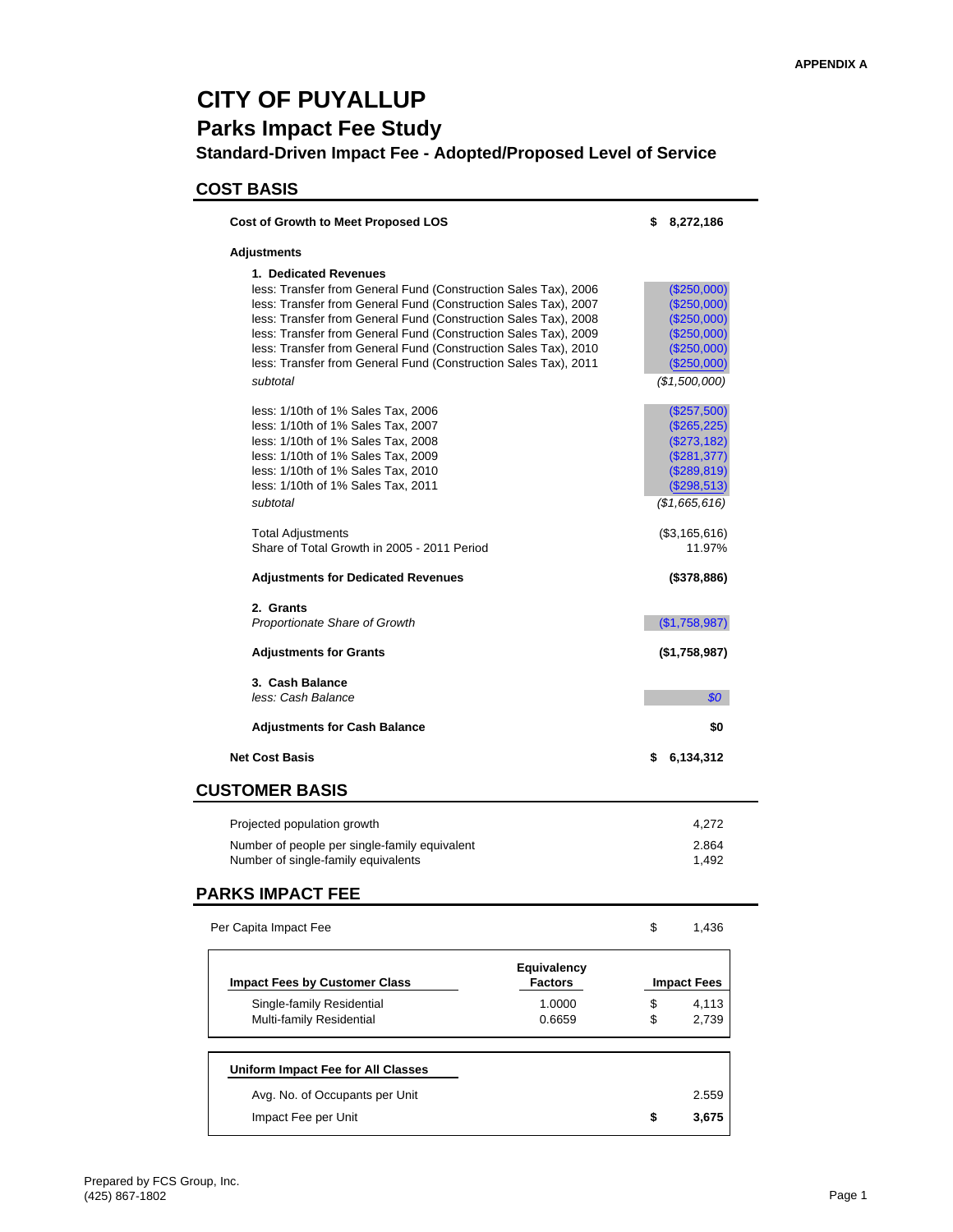## **APPENDIX B**

**Issue Paper 1: Impact Fee Calculation Methodologies Issue Paper 2: Differentiation of Impact Fees Between Customer Classes**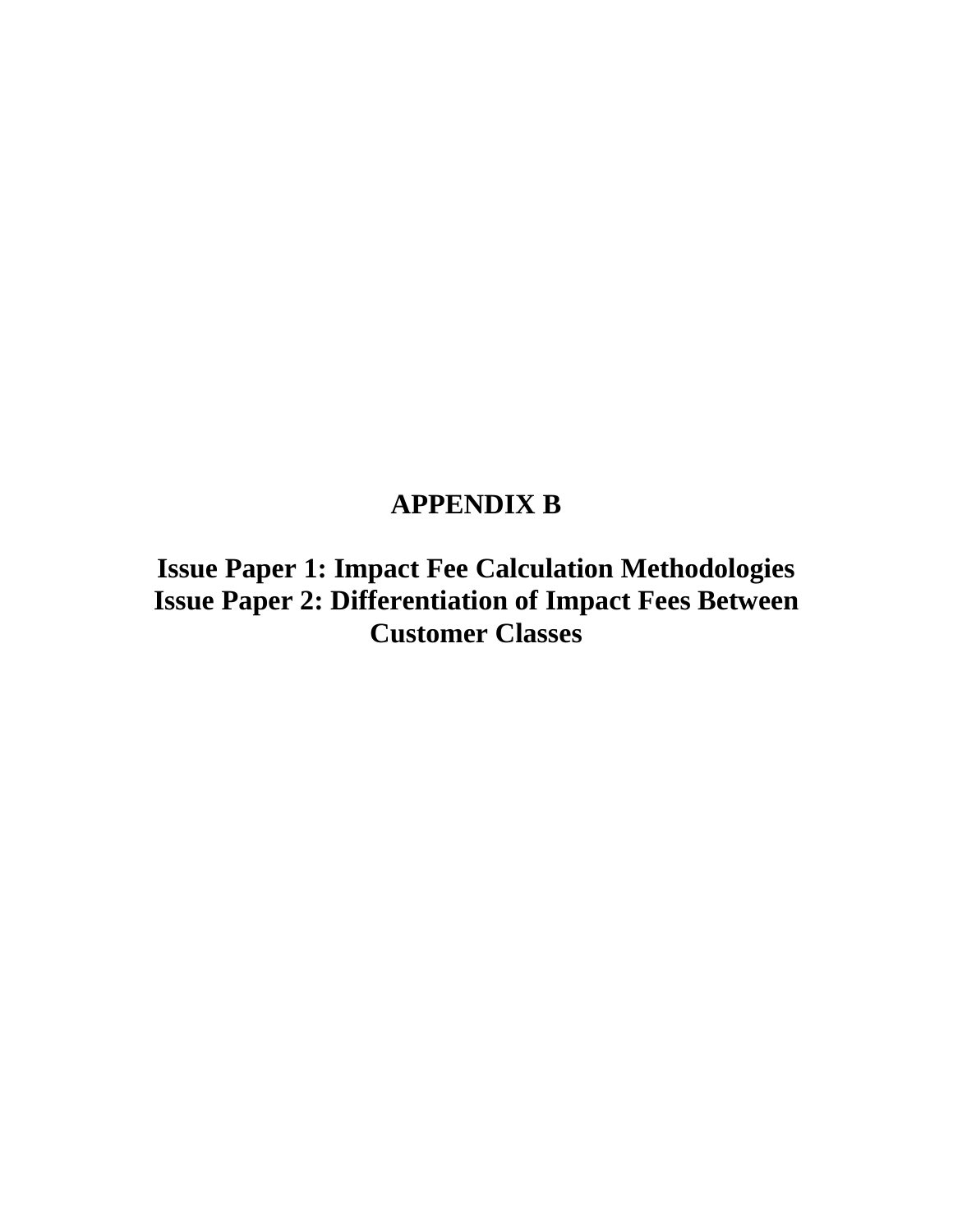# ISSUE PAPER 1 Impact Fee Calculation Methodologies

| <b>Issue</b>        | There are generally two methods of determining impact fees: the<br>"standards-driven" approach and the "improvements-driven" approach.<br>The standards-driven method uses the adopted standard (for parks,<br>usually expressed as acres, miles, number of playfields, etc. per 1,000<br>population) to arrive at the need for additional park space and facilities<br>[as a unit cost] to serve each increment of growth.                                                                                                                                                                                                          |
|---------------------|--------------------------------------------------------------------------------------------------------------------------------------------------------------------------------------------------------------------------------------------------------------------------------------------------------------------------------------------------------------------------------------------------------------------------------------------------------------------------------------------------------------------------------------------------------------------------------------------------------------------------------------|
|                     | The improvements-driven method requires the identification of specific<br>growth-related portions of planned projects. The sum total of growth-<br>related project costs, with adjustments, becomes the impact fee basis.                                                                                                                                                                                                                                                                                                                                                                                                            |
|                     | Which one of these impact fee calculation methodologies would be more<br>appropriate for determining the City of Puyallup's Parks Impact Fees?                                                                                                                                                                                                                                                                                                                                                                                                                                                                                       |
| <b>Alternatives</b> | The City could choose to use either a standards-driven or improvements-<br>driven approach to calculate its parks impact fees.                                                                                                                                                                                                                                                                                                                                                                                                                                                                                                       |
| <b>Analysis</b>     | According to Washington law, "impact fees (a) can be imposed for<br>system improvements that are reasonably related to the new development;<br>(b) can not exceed a proportionate share of the costs of system<br>improvements that are reasonably related to the new development, and (c)<br>should be used for system improvements that will reasonably benefit the<br>new development". (RCW 82.02.050).                                                                                                                                                                                                                          |
|                     | RCW 82.02.070 further dictates that impact fee receipts should be<br>earmarked specifically and retained in special interest-bearing accounts,<br>and should be expended or encumbered for a permissible use within six<br>years of receipt. In other words, regardless of the calculation<br>methodology, impact fee revenues need to be linked to the development-<br>related capital improvements plan.                                                                                                                                                                                                                           |
|                     | Since the improvements-driven approach is directly based on the capital<br>improvement plan, it would be easier for the City to link the revenues<br>collected to growth related project costs to be paid. On the other hand, the<br>standards-driven approach is based on adopted and/or existing standards.<br>It has no direct linkage to the project costs planned for near future (6)<br>years) except for the fact that fee revenue can be expended on these<br>projects. Therefore, it might be more difficult to link impact fee revenues<br>with growth related projects, and administer the use of the impact fee<br>fund. |
|                     | Another issue that might raise a concern about the defensibility of<br>standards-driven impact fees is that they carry the implication that the<br>City's existing parks meet its standard for the existing population. If that<br>is not the case, then a city must include projects in its Plan that will<br>correct its existing deficiency, or ensure that its impact fees do not hold<br>new development to a higher standard than it is in itself meeting.                                                                                                                                                                     |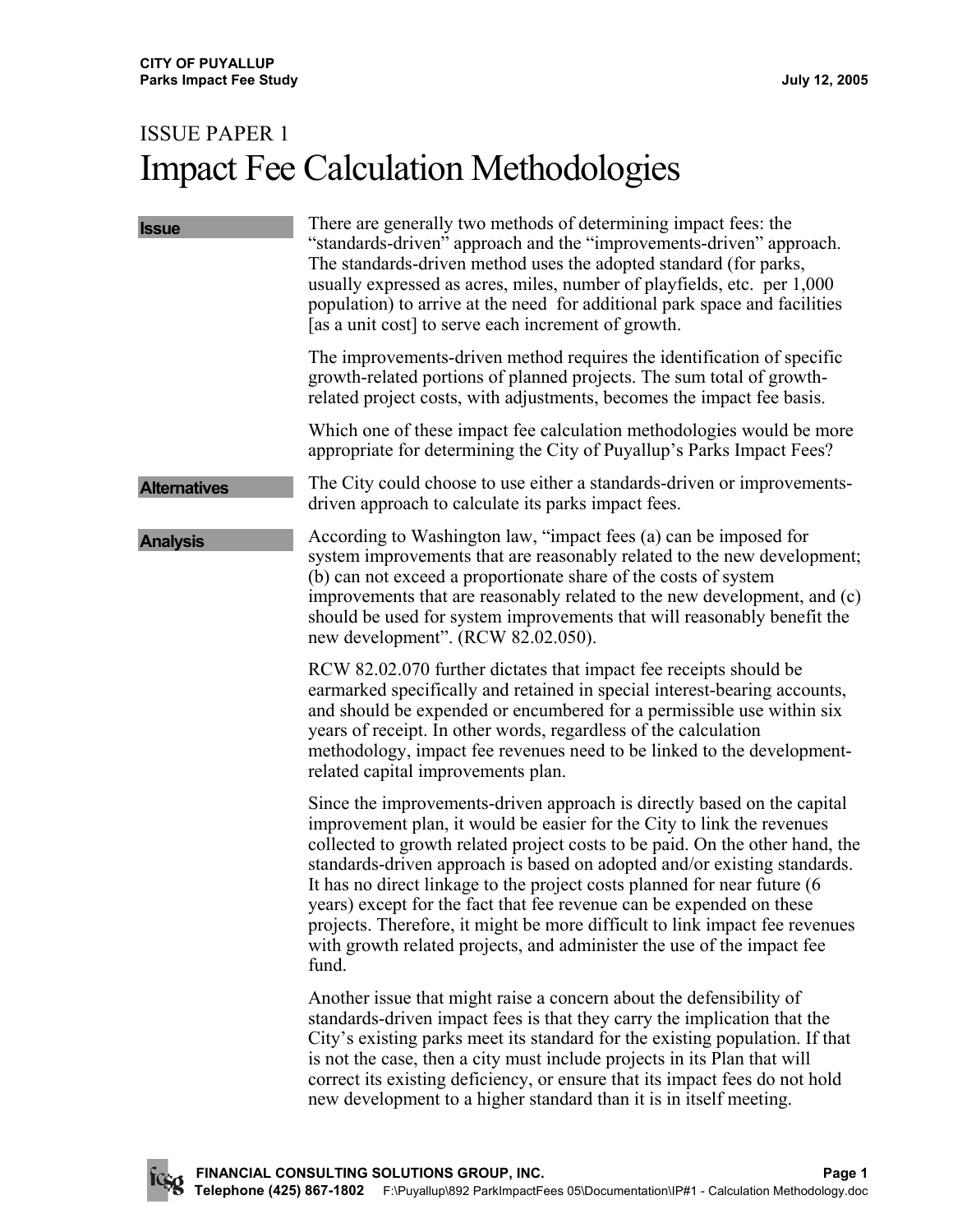One alternative to avoid this situation is to calculate impact fees based on the City's existing (current) level of service. This might result in a lower fee and revenue collection than the City is planning to spend on growth related projects. Such facilities would ultimately be paid by the City's existing customer base.

Despite these concerns, the standards-driven approach is generally easier to calculate and more commonly used. Using the adopted standards and growth projections, it is relatively easy to calculate the additional demand for public parks and open space to accommodate the projected new residential growth. A critical piece of information needed to arrive at the total cost basis for parks impact fees is the estimated unit cost for each type of public parks and facilities. Once the unit cost estimates are generated, calculation of parks impact fees is a straightforward exercise.

On the other hand, the improvements-driven approach necessitates identification of specific growth-related portions of planned capital projects. At times, this might be a challenging task, because some projects might be renewing/replacing an existing facility or some of its components, while at the same time adding additional capacity. It might be difficult for the City to quantify these two functions (i.e. capacity additions to serve growth, and renewal and replacement for existing users) for each planned project.

As part of our engagement with the City to develop parks impact fees, we surveyed eight (8) neighboring jurisdictions. The jurisdictions surveyed included the cities of Bonney Lake, Fife, Edgewood, Sumner, Auburn, Tacoma, and Federal Way as well as Pierce County. Only four (4) of these jurisdictions have parks impact fees, the others do not charge parks impact fees. Of those four jurisdictions that do charge parks impact fees, two (2) (City of Edgewood, Pierce County) use the standards-driven approach. We were not able to identify the calculation methodology for the parks impact fees of the cities of Bonney Lake and Fife. It should be noted that Puyallup's existing parks impact fees are based on the standards-driven approach.

It is our understanding that the City needs to have an adopted parks standard (i.e. level of service) to establish its parks impact fees using the standards-driven approach. The City's "Parks, Recreation and Open Space Plan Update" dated April 2002 identifies the existing and recommended level of service standards for various types of parks and facilities. We believe that since this planning document would be adequate for setting up the City's parks impact fees. The City may wish to obtain a legal opinion on this matter.

**Recommendation FCS** Group will calculate the impact fees using both approaches assuming that all the necessary data is available.

> We believe that the City should evaluate the outcome of the analyses, their defensibility, and ease of administration of the impact fee fund (in terms of linking the use of impact fee revenue to the growth related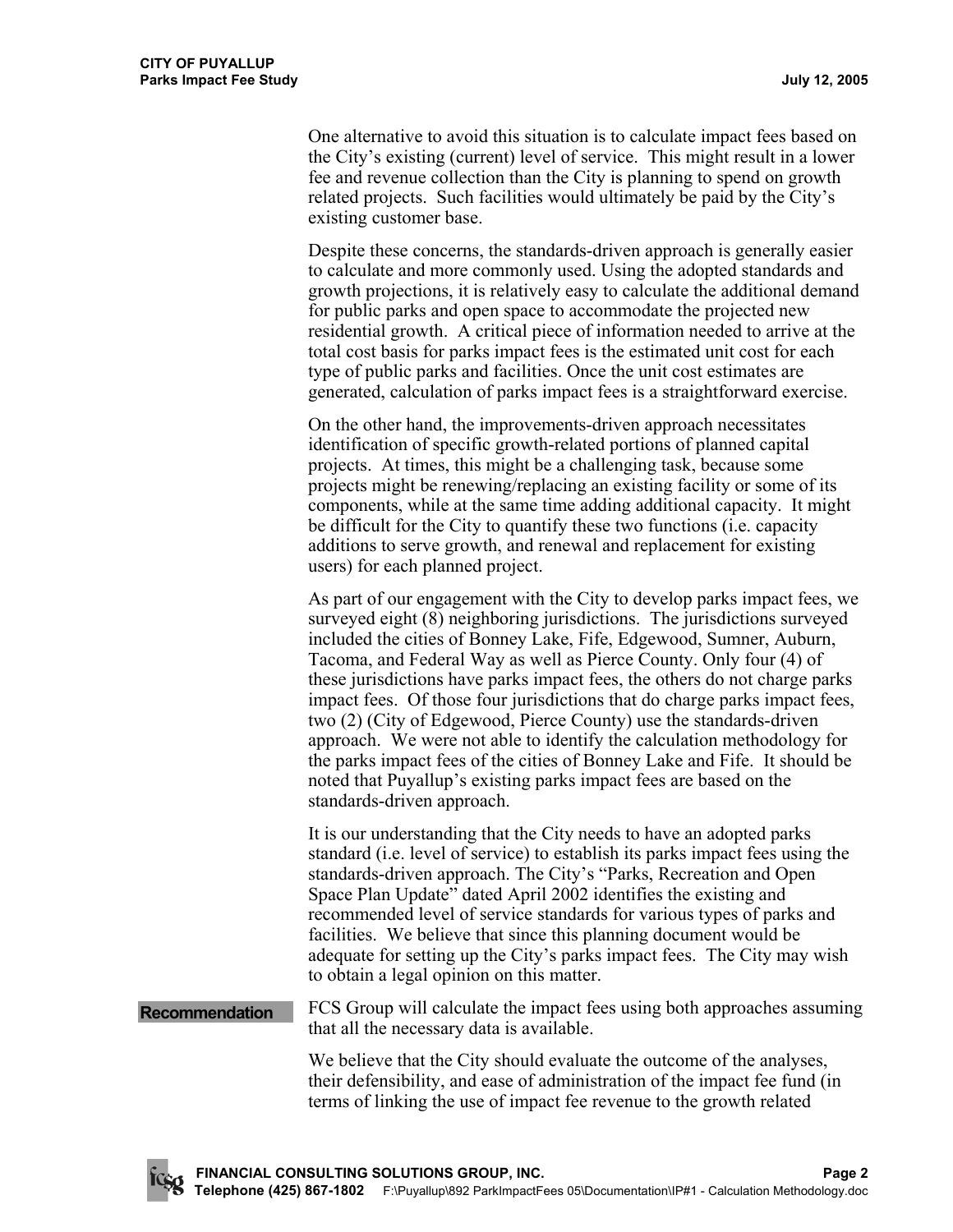project costs), and make a policy choice about the approach to be implemented.

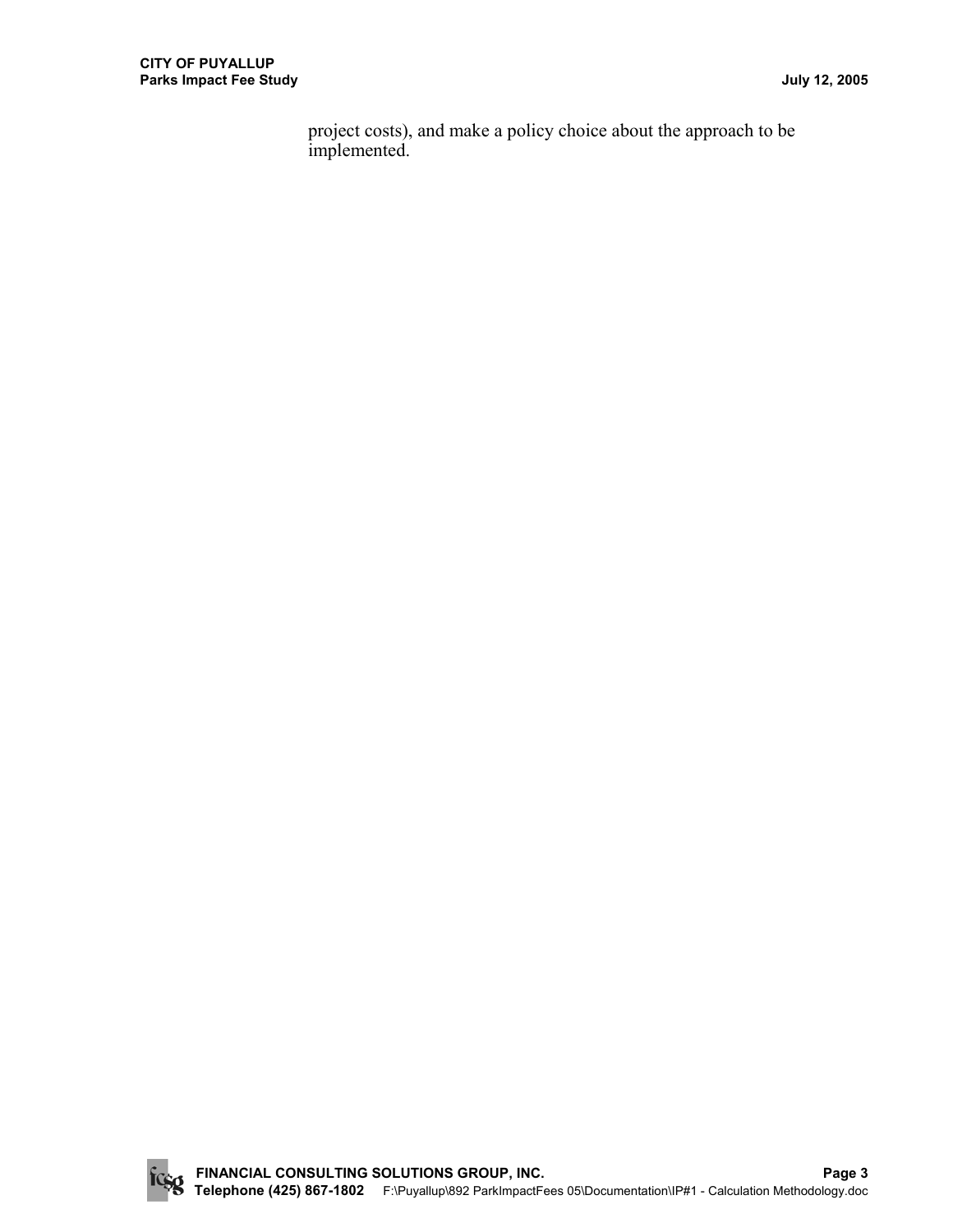# ISSUE PAPER 2 Differentiation of Impact Fees Between Customer Classes

**Issue** Should the City of Puyallup's (City) Parks Impact Fee Schedule differentiate between residential customer classes? **Alternatives** The City can charge a uniform Parks Impact Fee to all new residential development (e.g., single-family units, multi-family units, etc.) regardless of the type of development or, alternatively, the City can apply a different fee for different types of residential development. In other words, singlefamily residential dwellings can be charged a higher fee than multi-family residential dwellings, based on the average number of residents per dwelling unit. Analysis **Regardless of the calculation methodology chosen, parks impact fees are** initially calculated on a per capita basis. In other words, impact fees theoretically represent the amount of capital spending required to serve an additional person who would live within the City boundaries. However, impact fees are collected on a "per dwelling unit" basis. Therefore, the calculated "per capita" impact fee must be converted into a "per dwelling unit" fee using an assumed average number of occupants per dwelling unit. Depending on the policy choice, the City might choose to use a single conversion factor or a different average number of occupants per single-family residential unit and per multi-family residential unit. The former would reflect the assumption that there is no significant difference between a single-family residential unit and multifamily residential unit in terms of additional need for public parks and open space. This assumption would result in a uniform parks impact fee for all new residential development. The second approach, in which different densities are used to calculate different fees for different types of dwelling units (e.g., single-family vs. multi-family) generates different impact fees for single-family residential units that multi-family residential units on the premise that the additional demand for parks placed on each new single-family residential unit is different than that of multi-family residential unit. The main argument for a differentiated impact fee is that the number of occupants in a single-family dwelling unit is typically larger than the number of occupants in a multi-family dwelling unit. Presumably, each additional single-family dwelling unit places a higher demand on public parks and open spaces. However, multi-family residential buildings often provide its occupants with facilities for recreation activities such as swimming pools, exercise and fitness rooms, open space, etc. These on-

occupants.

the-premise facilities also result in a smaller need for a public park for its